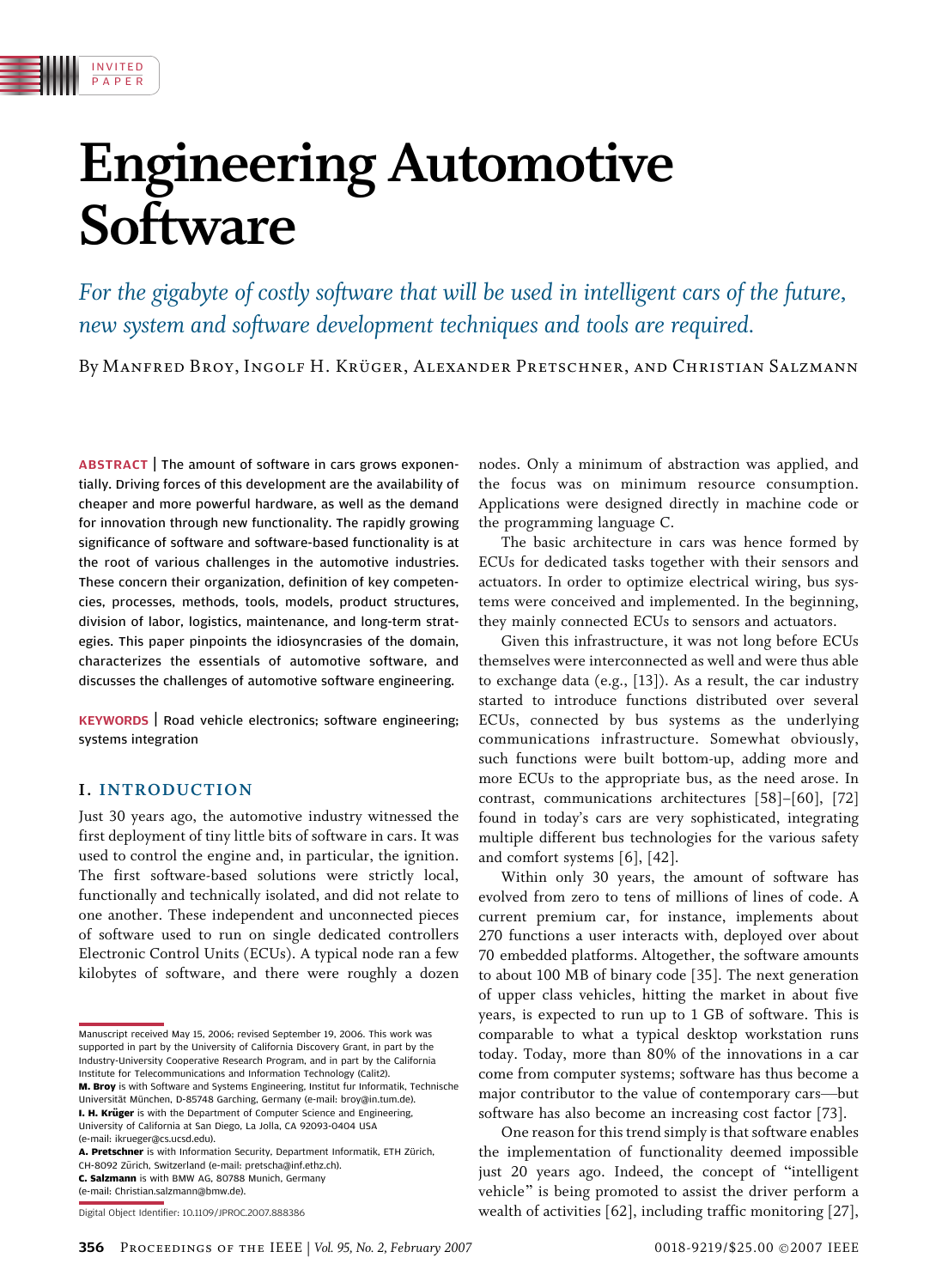and parking assistance [99]. Addressing driver-distraction [17], [57] and fatigue [40] have become important areas of development and use of software-based systems.

Another reason is that electronics in cars help reduce gas consumption and increase performance, comfort and safety, as indicated by today's numbers of increasing traffic with decreasingly many serious accidents [37]. Information processing technology cuts across all aspects of the car [64] and is a persuasive, sophisticated, and differentiating value addition to the product. Furthermore, software enables the car manufacturers (which we will refer to as "OEMs" in the following) and suppliers to tailor systems to particular customers' needs. In other words, software can help differentiate between cars. At least in principle, it is the software that also allows hardware to be reused across different cars. Other than hardware, software has an almost negligible replication cost, which is a further incentive to bet on software as a potential tool in costreduction, while on the other hand, the development costs of software are increasing dramatically.

The worldwide value creation in automotive electrics/ electronics, including software, amounts to an estimated 127 billion Euros in 2002 and an expected 316 billion Euros in 2015 [30]. Software makes up an estimated 38% of this value creation by 2010 ([50], referencing a 2001 Mercer study): software engineering for automotive systems obviously is of utmost relevance. This is also exemplified by Hansen's observation that embedded software has been an important automotive electronics topic since the early 1990s-yet, tools supporting the automotive software development process are exploited only to 10% of what they could deliver [47]. The engineering of systems as complex as found in today's cars in a reliable and efficient way is a very challenging task [53], [54], among others, because the requirements profile for this system class is diverse [46], [104]; it integrates demanding economic and process challenges with hard technical challenges.

In this paper, we characterize a specific software engineering discipline that takes into account the idiosyncrasies of the automotive domain: the market, the interplay of OEMs and suppliers, the heterogeneity of the software involved, namely, infotainment as well as embedded software, and the multidisciplinary nature of the field. The purpose of this characterization is the identification of the most pressing challenges, both in research and practice of software engineering. As an update to and consolidation of our earlier work [19], [23], [69], [90], this paper presents the combined understanding of the problem space we have gained in various collaborations in the automotive domain.

The remainder of this paper is organized as follows. Salient nontechnical features of the automotive (software) domain are described in Section II. We present the most important characteristics that have direct impact on software engineering activities. These include division of labor, long life in spite of short innovation cycles, unitbased cost models, the market's demand for many different variants, obstacles to reuse, and a brief discussion of the activities in the software development and maintenance processes. In Section III, a more technology-centered perspective is taken. We describe different types of automotive software, discuss specific requirements on reliability, safety, and security, and explain the complexity of technical infrastructures in cars. The characterization of the domain, as provided by Sections II and III, then leads us to a description of trends, challenges and prospects in Section IV. Our summary in Section V highlights systems of systems integration as the key challenge and future innovation area.

# II. DOMAIN PROFILE: ORGANIZATION AND ECONOMICS

#### A. Organization of the Development Process

Traditionally, the car industry has been organized in a highly vertical manner (or, to use software engineering terminology, modularly). Mechanical engineers worked hard for over 100 years to render the various subsystems in cars independent. This facilitated independent development and production of the parts and gave rise to a highly successful division of labor: today, an estimated 25% of the value is created by the OEM who tends to concentrate on the engine, integration, and marketing of the brand.

Enabled by the car design's modularity, suppliers have always taken care of a considerable part of the engineering task, the development, and also the production. Suppliers can use synergies in development and production, because they usually produce similar systems for different OEMs. This, in turn, also keeps the unit cost low for the OEMs. For functions that do not differentiate between the different OEMs this synergy is greatly exploited at the suppliers' side. As a negative side effect, development is geographically distributed and communication gets more complicated. The large number of parties involved in itself is a reason for unstable requirements. One result are frequent changes and revisions of the requirements during the development process.

In the past, the "ideal" of automotive development was that the parts of cars are produced by a chain of suppliers and more or less only assembled by the OEM. Thus, a large proportion of the engineering and production activities are outsourced. Cost and risk distribution can be optimized.

A car is (or better was) considered a kit of parts that are merely assembled by the OEM. With software becoming a major force of innovation, the OEM's responsibilities have evolved from the assembly of parts to system integration. Traditionally unrelated and independent functions (such as braking, steering, or controlling the engine) that were freely controlled by the driver suddenly related to one another, and started to interact. A telling example for the increased interaction among previously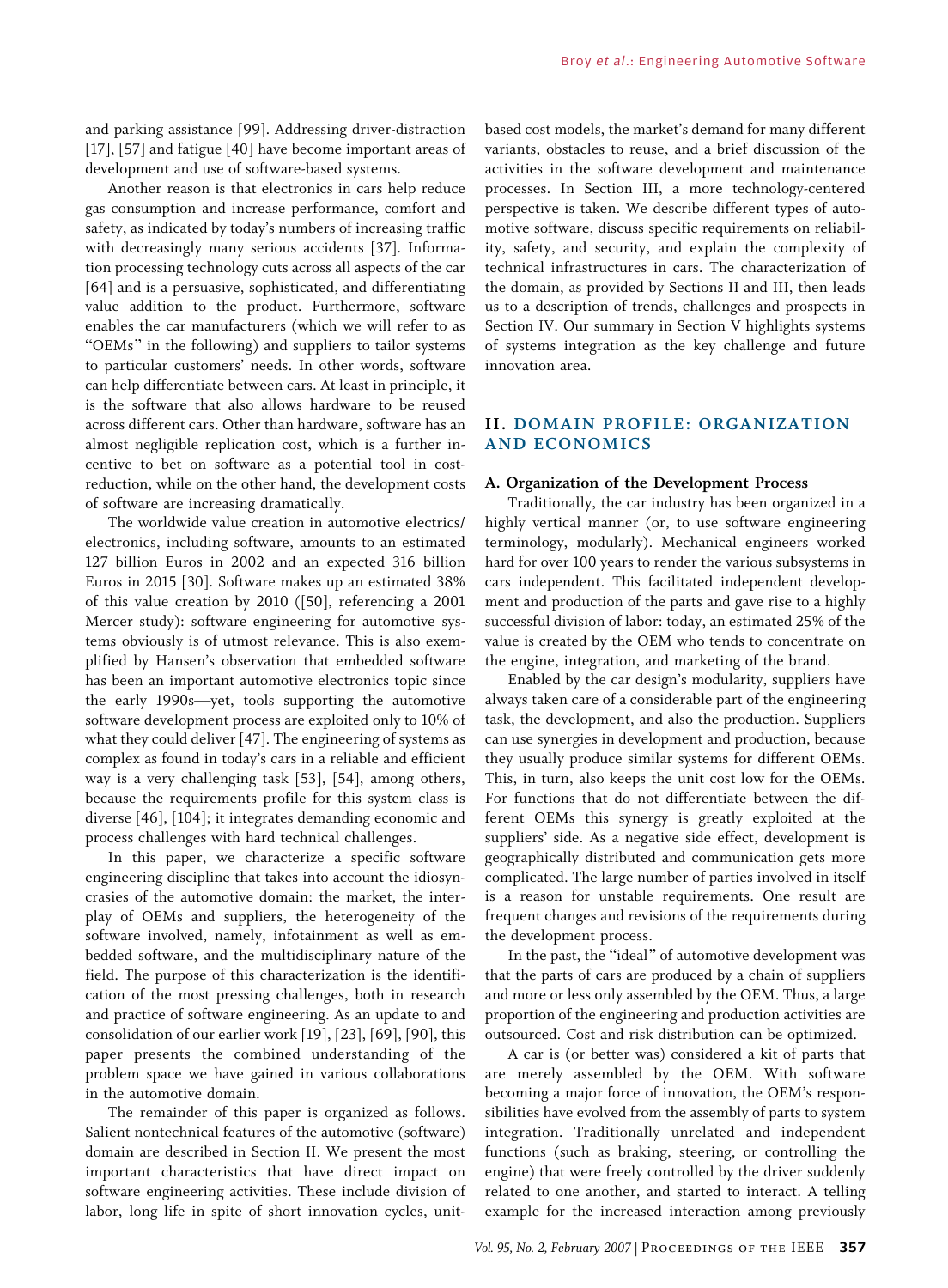unrelated subsystems is the central locking system (CLS) as found in most modern vehicles: it integrates the pure functionality of locking and unlocking car doors with comfort functions (such as adjusting seats, mirrors, and radio tuners according to the specific key used during unlocking), with safety/security functions (such as locking the car beyond a minimum speed, arming a security device when the car is locked, and unlocking the car in case of a crash), and with human-machine-interface functions, such as signaling the locking and unlocking using the car's interior and exterior lighting system. Many of these functions are realized in subsystems that are still distributed according to the major mechanical breakdown of the vehicle into engine, drivetrain, body, and comfort systems. The car has thus turned from an assembled device into an integrated system. Phenomena-like unintentional feature interaction have become issues. Feature interaction [15], [110] is the technical term created in the telecommunication domain for intentional or unintentional dependencies between individual features, which refer to distinct functions. Feature interactions are visible at the user level as specific dependencies between distinct functions.

Another issue is the architecture view onto embedded software systems where we have to understand how the separated software components that are deployed on different ECUs interact to provide the distinct user functions. Architecture verification aims at the correctness of the designed architecture. Bringing together the implemented software components and making sure that they interact correctly according to the designed architecture is called integration.

While the integration of subsystems is always a challenging task for a complex system, the situation in automotive software engineering is even worse, because suppliers usually have a lot of freedom in how they realize individual solutions. (In business IT the client would often strongly constrain the technologies that may be used by a supplier to facilitate integration and maintenance. The situation is, however, similar to the relationship between vendors of desktop operating systems and manufactures of devices and device drivers. What is different here is that the desktop operating systems market is close to being a monopoly.) Furthermore, the OEM usually only has blackbox specifications of the subsystems to be integrated, and it is difficult or impossible for the OEM to modify parts of the subsystems. This, of course, complicates the localization of errors. While the value of systematic software development processes and process models-such as the capability maturity model integration (CMMI) [1], [93] and the software process improvement determination (SPICE) [34] is increasingly recognized by players in the automotive industry [48], major challenges remain at the interface between OEMs and suppliers. Critical issues here are the quality and precision of requirements documents, as well as the (limited) transfer of IP among OEMs and suppliers [102].

#### B. Life and Innovation Cycles

A car model is usually produced for about seven to eight years. The customer expectation of a long lifetime is reflected in the OEM's duty to offer service and spare parts over at least 15 years after the purchase of a vehicle (compare this to an estimated lifecycle of, say, four years for an average workstation program, with several hot fixes during this period). The life cycle of the hardware components, like CPUs, however, is much smaller, say less than five years. Software may be changed at much shorter intervals, typically several times a year. In particular, the comparatively short CPU life cycles enforce changes in a vehicle's software/hardware system during the production period and maybe also during the development phase.

A further reason for changes is the short innovation cycle in the automotive domain. Already, during the production time of a vehicle new features become available in other models and have to be ported to vehicles already in production. The most obvious example originates in the infotainment domain. Here, consumer electronics trends like mp3 players or new mobile phones have to be integrated into the vehicle's infotainment network soon after entering the market.

Because code is today mostly written and directly optimized for specific individual processors (essentially motivated by the unit-based cost structure, see Section II-C), it is difficult to port the code to another processor. Thus, keeping pace with processor life cycles is hindered. The integration of new functionality is made more difficult or even impossible if memory size of the ECUs was optimized too much during the development process. Long vehicle life cycles and the huge number of vehicle variants require efficient handling of compatibility, which conflicts with the desire to optimize the unitbased cost.

## C. Cost Model

The automotive industry operates in a highly competitive mass market with strong cost pressure. Here, the rules of business of scale—how many units of a product are sold-prove to be crucial. Depending on the market segments targeted by an OEM, competition occurs over product price, product quality, product image, and differentiating product features. Competition over price requires permanent optimization. Competition by differentiation requires innovation and a strong brand profile.

Traditionally, for all decisions to realize car functions, the cost per unit produced plays a decisive role. A consequence of the large quantities produced, production and material cost by far outweighed engineering cost for classical, not software-centric vehicle parts. The classical argument is as follows. A vehicle component may be produced over seven years or more with, for instance, 500 000 units per year. A hardware cost reduction of Euro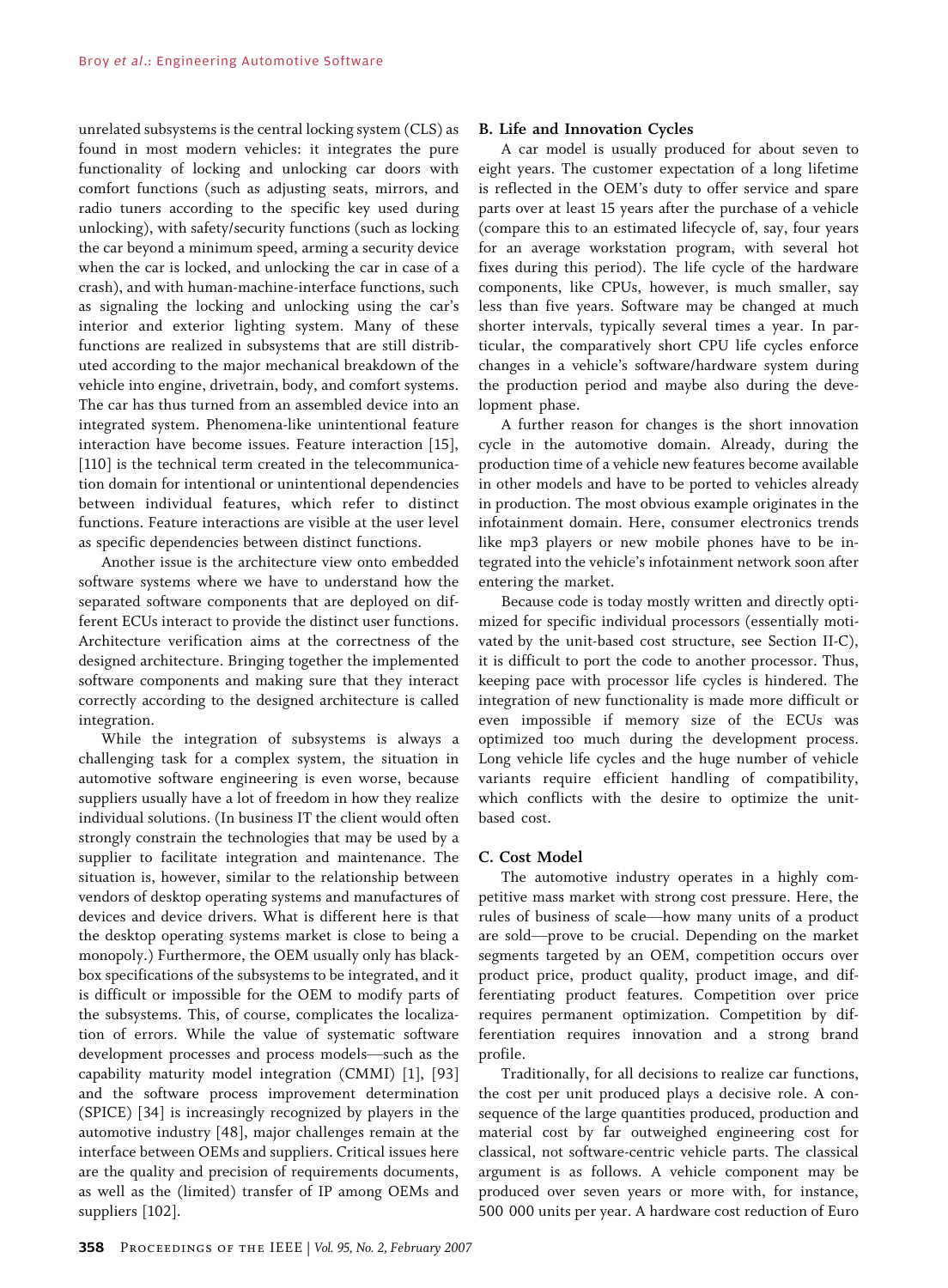1 for 20 such components (including one processor each) in each car would then lead to an overall cost reduction of Euros 70 million over the production period.

For vehicle software, this argument continues to be used as a motivation to keep the cost per unit low. As a consequence, engineers concentrate on reducing the amount of required memory and computation power. There are two consequences of this approach to optimize up to the limit. First, such optimization requires that the software be very closely tuned towards the processors' characteristics. Second, trying to squeeze the code into as little memory as possible requires a further set of code optimizations. The negative results are as follows. First, it is very difficult to add any functionality to the system later on. Second, it is very difficult to change parts of the code or to fix defects. Third, the code is more complex (for instance, in terms of strong coupling between modules) than necessary. Fourth, some defects in the code may be a result of the optimization itself and finding bugs may become even more difficult, since now application logic issues are obscured by optimization. Fifth, making required changes to the code becomes very difficult. Sixth, reusing this code in future car models or on other processors is almost impossible.

In sum, exclusively thinking in terms of unit-based costs with the associated need for optimizations makes the software complex and difficult to handle. Thus, premature optimization has a negative effect on many classical quality attributes for software. Time-to-market, maintenance costs, and the risk of not finishing a development project in time are substantially increased.

We do not argue that unit-based costs are unimportant for software-based functions, simply because they are not, as the above numbers show. However, they are but one factor. For the future, the automotive industry needs decision and cost models that also take into account rising development costs, maintenance cost, project risk, and time-to-market. It is likely that such models require a more transparent cooperation between suppliers and OEMs (cf. the collaborative development process in Section II-F).

## D. Variants

The need for differentiation in the mass market motivates the desire for customized items. The authors of [25] calculate for a simplified power train control application 3488 possible component realizations by instantiating different algorithms and their variants. A premium car typically has about 80 electronic fittings that can be ordered depending on the country, etc. Simple yes/no decisions for each function yield a possible maximum of roughly  $2^{80}$  variants to be ordered and produced for a car. Besides variants due to market demand, a second source of variants is the long product life cycle. Several changes in the software/hardware system are usually made over the time a vehicle series is produced. This means that there are

various versions for each piece of software in a car. When defective ECUs have to be replaced or when a software update is performed as part of vehicle maintenance, configurations containing a mixture of "old" and "new" software can be created.

Thus, we have a huge amount of variants and configurations that must be handled technically and organizationally. Technically, desirable configurations must be identified and their correctness has to be established. Obviously, an elaborate design and test methodology is required for this. Organizationally and economically, it is indispensable to reuse large parts of the software and even produce the software in a way that it is future-proof for coming new variations and compatible with old configurations.

#### E. Reuse

Typically, functionality changes only to a small amount from one vehicle generation to the next. Most of the old functionality remains and can be found in the new car generation, as it was in the old one. From one car generation to the next, functionality differs mostly not more than 10%, while much more than 10% of the software is rewritten. Nevertheless, today the process of software reuse is not systematically planned between OEMs and suppliers, as required, say, for software product lines [103]. In addition, the reuse objectives of OEMs and suppliers may be in conflict with each other.

Furthermore, too strong an optimization of the software towards the hardware can make reuse in the form of porting it to new hardware impossible or very expensive. This is an enormous loss of investment. The development cost of the electrical parts in cars today amounts to 300 million Euros and more. Roughly one or two thirds of that is software. Therefore, if we managed to keep and reuse only 50% of the software in the next car generation, this would save up to 100 million Euros in development (compare this to the abovementioned 70 million Euros of potential savings as a result of using cheap hardware). This may not be the decisive argument for vehicle series that are produced in huge quantities. However, especially for optional equipment that only has a low take rate and, therefore, much lower production numbers, we enter a region where the software development cost per unit produced is higher than the amount needed for more powerful CPUs with more memory such that more of the software can be reused.

With the increasing importance of software, it is only a question of time until it becomes more economical to use more generous hardware structures and to stay away from low-level code optimization. In the end, a lot of the code could be generated from high-level models, which can be reused in product line approaches (see [2], [69], and [86]). In fact, a considerable amount of collaboration projects between academia and industry is exploring opportunities for auto code generation [29], including [97].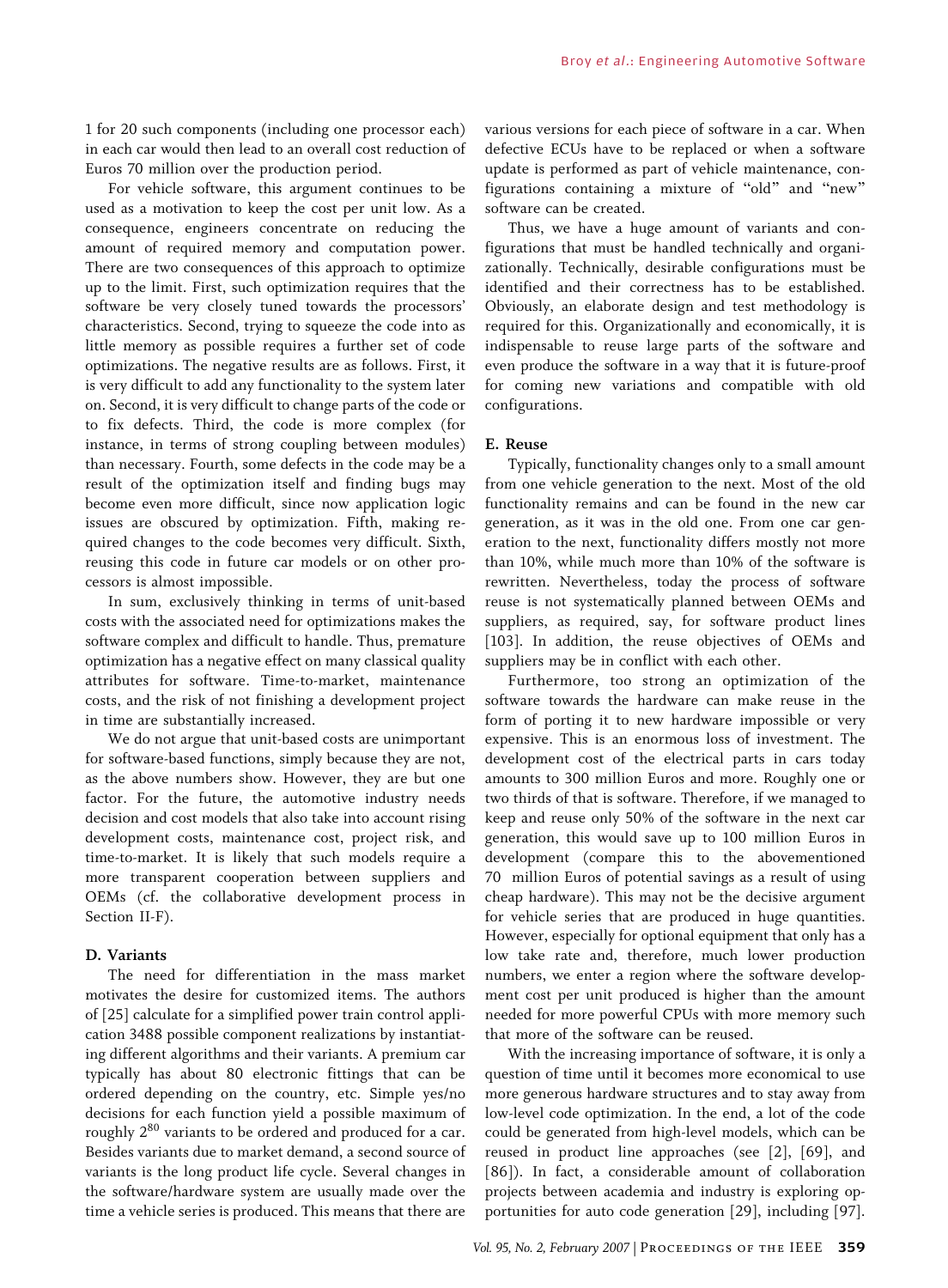#### F. Consequences for Development and Maintenance

It is obvious that there is a need for a suitable development process that reduces complexity, enables innovation, saves cost, is transparent, and addresses outsourcing. We will now gloss over the main activities of the software development process and show how they are impacted by the characteristics of the domain, as explained in the previous sections.

1) Requirements Engineering: One of the prevalent problems in automotive software engineering is a tailored requirements engineering process [46]. That this is essential is quite evident because in addition to the many functions that carry over from one car model to another, there are many completely new and innovative functions in newly developed cars. When introducing new functions, of course, we have no experience with them at first. What is the best way to work out the detailed functionality, what are the best man-machine dialogs to access the functions, what are the best reactions of the systems? The massive use of software results in a much larger design and solution space when compared to earlier cars with less softwareenabled integration between subsystems. Several challenges to expressing, managing and reusing requirements in concrete automotive projects have been identified [104]. Therefore, requirements engineering is one of the crucial issues [39], [44], [79] discusses a weighted requirements framework for automotive software-albeit with heavy vehicles (such as for construction, forestry, or combat) in mind; more work in the direction of gaining a deep understanding of the automotive systems engineering requirements space is needed.

In fact, some of the requirements engineering has to be done inside the OEMs, to capture or establish, say, intellectual property at the function, systems and integration level [102]; a further incentive for the OEM to engage in requirements engineering is also to support systems integration tasks, such as validation, verification and adaptation. Supplementary requirements engineering has to be performed by the suppliers, which usually implement the functionality. Communication between OEMs and suppliers has to be organized via the requirements documents, which nowadays tend to be neither sufficiently precise nor complete. This gives rise to the issue of distributed concurrent engineering. The more complex systems become, the more important it is to use good product models that support integrity of the information exchange between the different parties. Because many automotive software functions have strict quality and quality-of-service requirements, this integrity is essential.

A requirements study [49] conducted in the domain of heavy vehicles (trucks, say) indicates another area of concern: in this domain, much of the ECU software is written assuming it is safety-critical even though it is not. Because of its limited scope this study does not generalize to the automotive domain in its entirety; however, the diversity in requirements among, for instance, power train (extremely short cycle times, high throughput networks) and body functions (typically longer cycle times, reduced throughput demands) needs to be properly reflected in a comprehensive automotive domain model and corresponding deployment infrastructures.

Finally, getting hold of the huge variety of versions and variants, as mentioned in Section II-D, directly impacts requirements engineering activities.

2) Platform and Software and Hardware Architecture Design: Designing the architecture of an automotive IT system requires determination of the hardware architecture that consists of ECUs, bus systems, and communication devices, of sensors, actuators, and of the (hardwarerelated) man-machine interface, or MMI. The software infrastructure is then based on this hardware structure. It includes the operating system, bus drivers, and additional services. This infrastructure software, together with the hardware, forms the implementation platform. These architectures obviously need to be described. Architecture description languages (ADLs) [78] have long been used to describe design and deployment architectures of software systems. An example of a study describing the application of an ADL to the design of an automotive vehicle appears in [75], based on the EAST ADL [41]. While this points into the right direction, important automotive topics, such as failure management are left unaddressed by existing ADLs.

Finally, application software (i.e., application code-the structure of all applications forms the application software architecture) is based and executed on the implementation platform. This demonstrates the significance of the platform for many typical software engineering goals such as separation of concerns, portability, reusability, etc. In today's cars, synergies and opportunities for reuse are realized mainly at the level of bus drivers and hardwarecommunication infrastructure, as well as by means of operating systems for individual ECUs.

Platform software reuse is becoming common, being explicitly supported by the Automotive Open System Architecture (AUTOSAR) [5]. Application-level reuse is only in its early stages. Examples include the multiple occurrences of voice-recognition implementations across different subsystems with MMI components, including navigation, phone, air conditioning, and entertainment subsystems. There is a trend to make such common functionality available as a "service" via the supporting infrastructure software [5], which requires a comprehensive software and systems engineering approach that includes identification of common functionality across subsystems [69] and facilitates its implementation and deployment via the implementation platform (see also Section IV).

3) Coding: Coding means the actual production of the program code of application or platform software.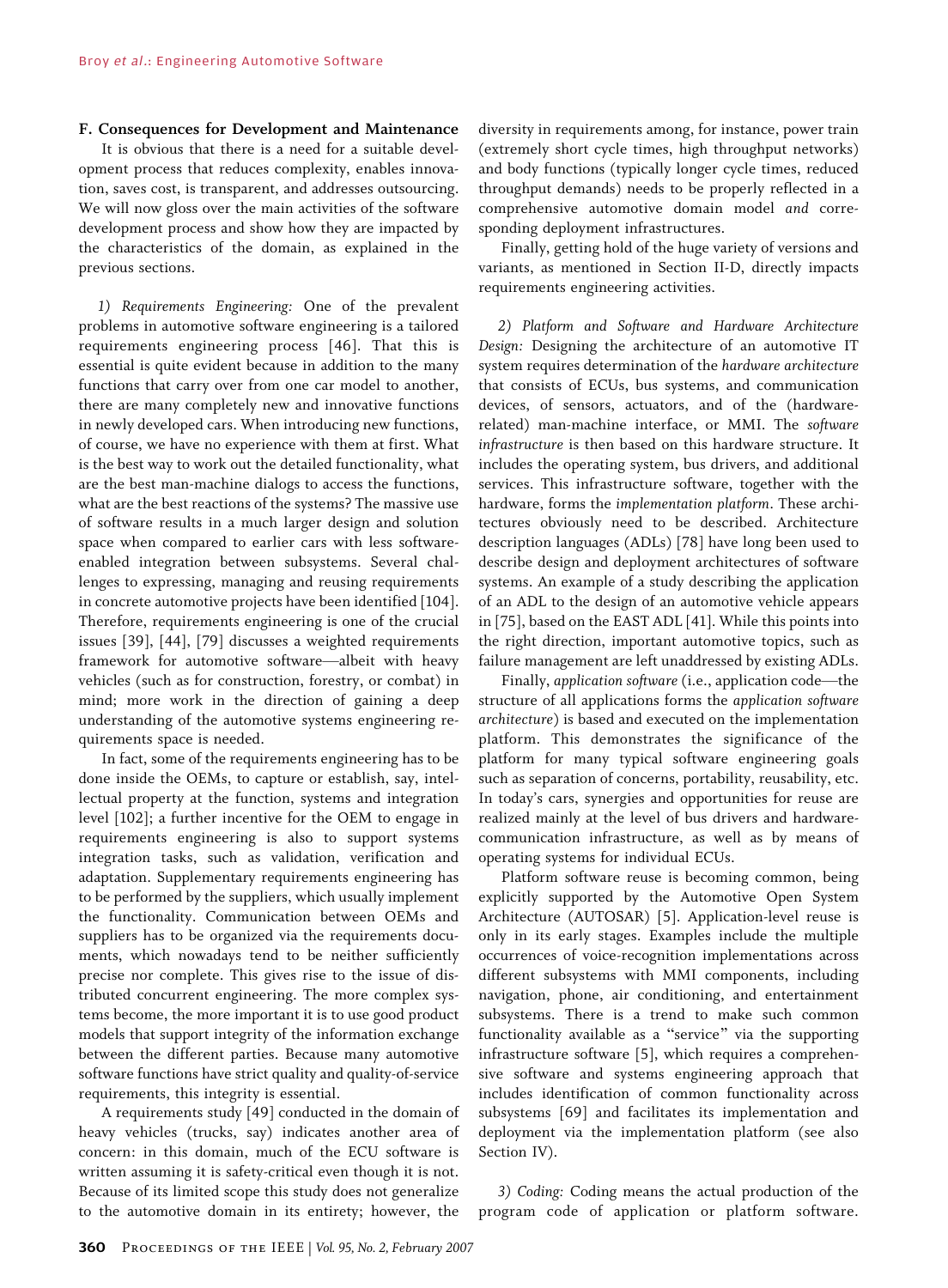Suppliers carry out most of the coding, today. Only in extraordinary cases the OEM produces code for some of the infrastructure as part of the platform (such as bus gateways or communication backbones) or in innovative applications (such as advanced driver assistance).

A lot of the code is still written by hand, although some tools generate good quality code from models [33], [38]. Code generation is often considered not efficient enough to exploit the ECUs in the optimal way. However, as we have argued above, highly optimized code makes reuse and maintenance difficult and is economically disadvantageous in many circumstances. Example approaches to addressing these problems for code generation from models appear in [9], [38], and [100]. Experience with model and code reviews in that context are documented in [97].

4) Software and Systems Integration: Examples such as the CLS (see Section II-A) illustrate the "scattering of functionality" across automotive subsystems: what is offered as a cohesive locking/unlocking functionality to the customer in reality emerges from the interplay of multiple components distributed over the entire vehicle infrastructure. This scattering of functionality presents a major challenge for the OEM in its role as the integrator to ensure the cohesive functionality expected by the customer. Since today, by their very design, architecture and the interaction between subsystems are not precisely specified, and since the suppliers implement the subsystems in a distributed process, it is not surprising that integration is a major challenge.

First, a virtual integration and architecture verification is not possible today, a result of the very lack of precise specifications. Second, in turn, the subsystems delivered by the suppliers do not always fit together smoothly, and integration may fail. Third, due to the missing guidelines for architecture development, there is no guiding blue print to make the design consistent when errors are corrected.

5) Quality Assurance: A critical issue is, of course, system quality. For software there is a rich spectrum of quality aspects (see [20]). Examples are reliability, maintainability, reusability, portability, and many more.

The car industry is highly cost-aware. As a result, to save engineering effort, quality issues are not always observed in a way advisable for software systems (see [20]). On the long run, this proves counterproductive for the overall cost structure. The focus on quality and the established certification processes and extensive software and systems redundancy to achieve error tolerance in the avionics industry are, by the way, the reasons for airplanes' reliability outmatching cars' reliability by far.

6) Maintenance: A further critical challenge is that cars are in operation over two or three decades. This means we have to organize long-term maintenance. Today, an OEM's vehicle fleet is predominantly maintained by vehicle dealers following prescribed semi-automated procedures. With the increasing amount of software in a vehicle, this vehicle more and more inherits the characteristics of a complex IT system. There is a difference with the desktop software market, however. It is likely that future maintenance of on-board software will continue not to be delegated to the users. Among others, this is a consequence of the OEM's desire to create an overall brand "experience" to which the customer can relate as a "package." Therefore, new software maintenance processes are needed that enable effective maintenance, also without direct vehicle access by the OEM and without software professionals at the dealer's office.

a) Compatibility: Updating software in cars in itself is a challenge. Today new versions of software are brought in during maintenance by "flashing" techniques for replacing the software of an ECU. When doing this, one has to be sure that the new versions correctly interoperate with the old version. In other words, we have to answer the question whether the new version is compatible [8], [96] with the one we had before. Because of the substantial scattering of functionality in cars today, this is difficult. A lot of the problems we see today in the field are indeed compatibility problems.

b) Defect Diagnosis and Repair: An interesting observation states that today more than 50% of the ECUs that are replaced in cars are technically error-free (they are replaced when the customer brings the car to a garage to fix a problem of maintenance). They are replaced simply because the garage could not find better ways to fix the problem. However, often the problem is not rooted in broken hardware but rather ill-designed or incompatible software.

This clearly demonstrates that we need much better adapted processes and logistics to maintain the software of cars. Understanding how we do a further development of the software architecture in cars, understanding the configurations and version management, and making sure that not only extremely well-trained people in garages really can handle the systems, is a major challenge.

c) Changing Hardware: Hardware has to be replaced in cars if it is broken. Moreover, over the production time of a car model, which is about seven years, not all the ECUs originally chosen are available in the market over the whole production period. Some of them will no longer be produced and have to be replaced by newer types. Already after the first three years of production, 20%–30% of the ECUs in the car typically have to be replaced by newer ECU models due to discontinuation of an ECU's specific technology. As a result in the current state of affairs, software has to be reimplemented, since it is tightly coupled with the ECU. Thus software quality attributes like portability and reusability become increasingly important for the car industry.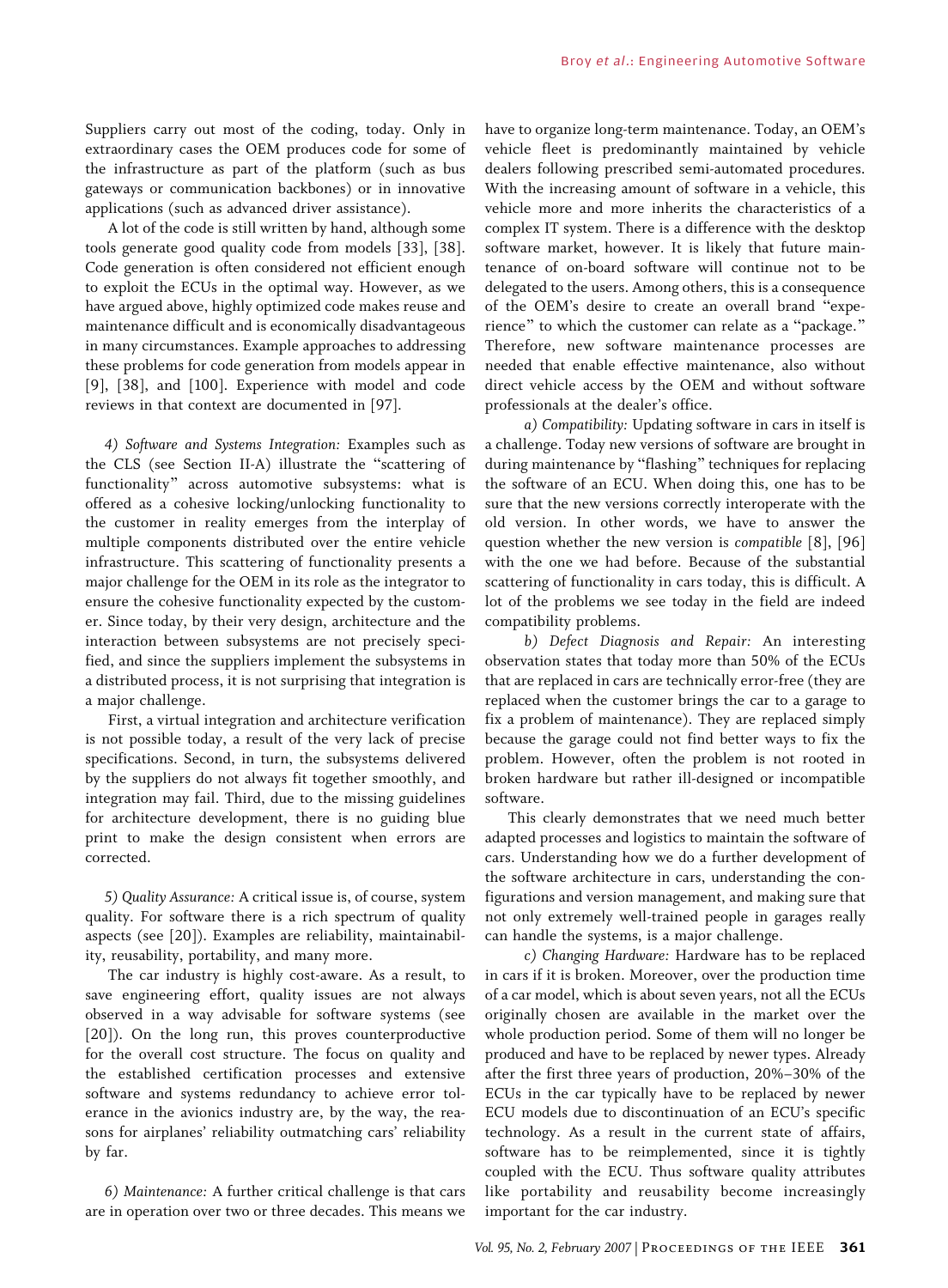## III. DOMAIN PROFILE: TECHNOLOGY

# A. Software Application Domains (and Required Skills)

Automotive software is very diverse, ranging from entertainment and office-related software to safety-critical real-time control software. It can be clustered according to the application area and the associated nonfunctional requirements. The following five clusters are usually distinguished.

- 1) Multimedia, telematics, and MMI software: typically soft real-time software which also has to interface with off-board IT, dominated by discreteevent/data processing.
- 2) Body/comfort software: typically soft real-time, discrete-event processing dominates over control programs.
- 3) Software for safety electronics: hard real-time, discrete event-based, strict safety requirements.
- 4) Power train and chassis control software: hard real-time, control algorithms dominate over discrete-event processing, strict availability requirements.
- 5) Infrastructure software: soft and hard real-time, event-based software for management of the IT systems in the vehicle, like software for diagnosis and software updates.

As the five vehicle software clusters suggest, automotive software engineering requires skills from various disciplines. Since the software/hardware systems of the five clusters are distributed, consisting of a high number of separated functions and processes that exchange information over several communication links, they show all the details and complexities of distributed computer networks. Hence, computer science and computer engineering skills are required.

On the other hand, the systems are connected to sensors and actuators that input and output physical data in realtime and where the software/hardware systems have to respond to these inputs in a classical control theory manner. As a result, control theory knowledge is required. For some functions, like power train control software, an understanding of mechanical engineering is also important.

In any case this means that knowledge from different engineering disciplines is required for automotive software engineering.

Historically, the methods and approaches as well as the models of control theory are quite different from the models of information processing. In control theory, traditionally tools like MATLAB/Simulink [4], [105] are used to model the control theory equations. In contrast, in business information processing engineers are increasingly eager to use UML-like [83] models and all kinds of other discrete data flow or state machine models. In cars, these separate engineering cultures have to be united to reflect all relevant aspects of the different engineering domains.

What is needed in the end is a comprehensive model of the car where some of the issues are mapped into control theory and others are represented by discrete models of data processing. On a limited scale, these problems have been addressed in the past, notably in the synchronous programming community. The Esterel language [10], [14], for instance, separates control from data processing, and is widely being applied to industrial designs in airplanes, trains, and cars [56]. Esterel has a formal semantics [11] and an extensive set of tools [36] that is certified to preserve correctness of programs, which is particularly important in avionics. As more government mandates and standards arise in the automotive domain, similar certifications will become necessary here as well. LUSTRE, another synchronous language [26], [51], is based on the same principles as Esterel. LUSTRE has a suite of tools to convert high-level specifications into Simulink and to make them amenable to the formal analysis and code generation techniques developed for synchronous languages [26].

#### B. Reliability, Safety, and Security

It does not come as a surprise that reliability and safety concerns are important for all functions relevant to driving, from engine control and passenger safety functions to forthcoming X-by-wire [107], [109] functions where mechanical transmission is replaced by electrical signals, e.g., drive-by-wire (steering signals are electronically transmitted to the wheels) or brake-by-wire (braking signals are electronically transmitted to the brakes). However, with the development of infotainment functionality, the car is becoming an information hub where functions of cell phones (UMTS [65], Bluetooth [12]), Laptops (Wireless LAN [28], [31]), and PDAs are interconnected via and with the car information systems. Increasingly, the on-board electronics systems together with the customer's mobile phone establish communication links beyond car boundaries; this results in the car transitioning from a pure information hub to an information/communication hub. This transition brings with it all the potentials and challenges of both local and wide-area networking combined with specific automotive applications, including remote diagnostics, access, global positioning, and emergency services as they are offered in vehicles already today. Therefore, personalization and the related privacy and security issues are becoming most important, notwithstanding usability issues. These topics are still under research even in their more traditional home grounds of Internetenabled business information systems; their inherently crosscutting nature make them particularly challenging to address in automotive architectures with a high degree of scattered functionality.

A goal of a software engineering discipline for automotive systems must be to differentiate between the various software domains in the car (i.e. infotainment, driving functionality, etc.) and offer the proper reliability,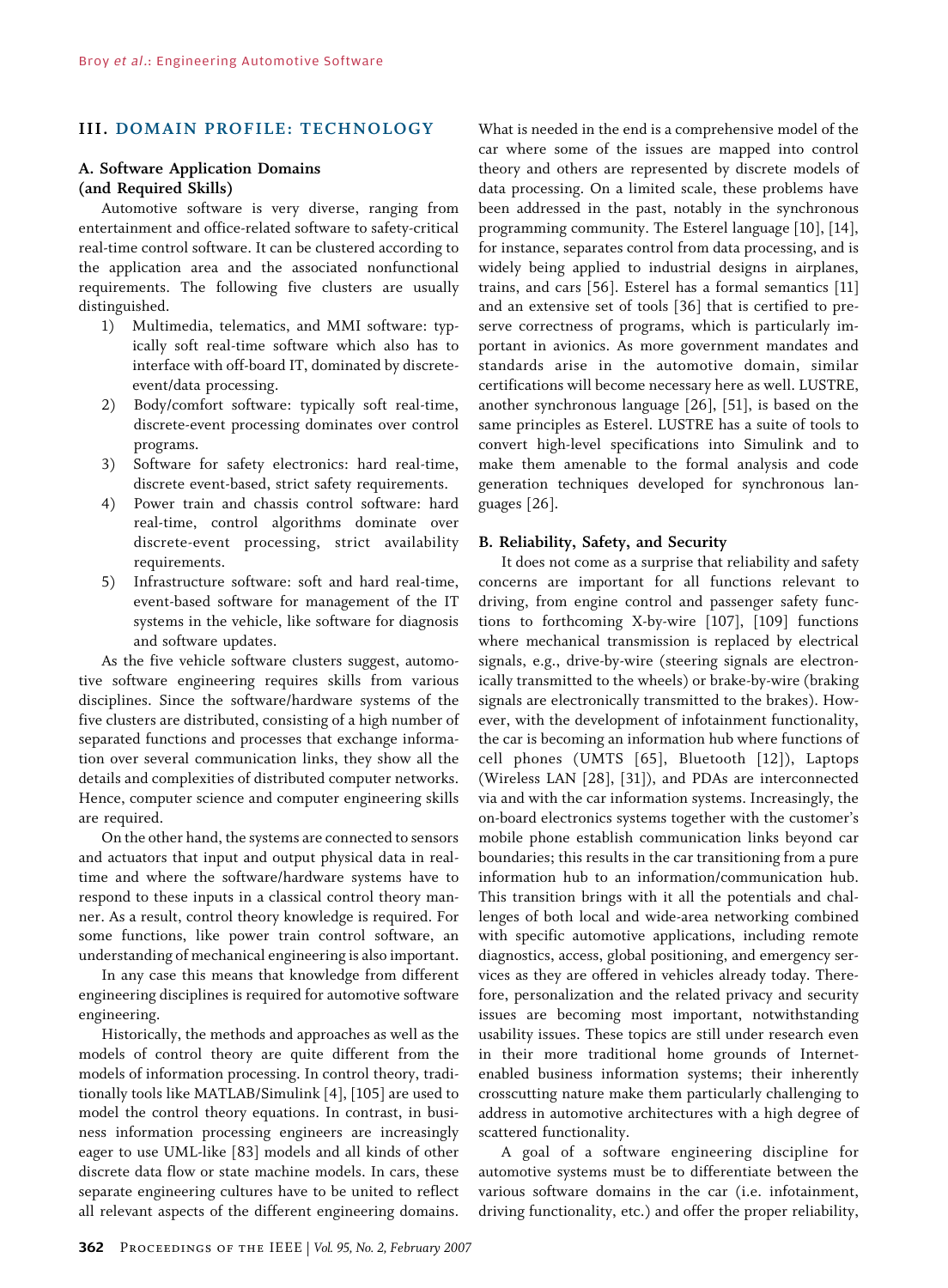safety, and security techniques, both for the software infrastructure and the development process.

## C. Hardware and Technical Infrastructure

Today's cars exhibit a very complex technical infrastructure. We find, for instance, five bus systems and more as communication platform for ECUs. We find real time operating systems, and a lot of system-specific technical infrastructure on which the applications are based. Because of the resulting scattering of functionality, relatively simple applications get highly complex: they have to be distributed, and they have to communicate over a complex infrastructure.

One of the problems of this infrastructure is the significant amount of multiplexing on the bus level to efficiently support communication among the dozens of ECUs for thousands of software-enabled tasks in parallel. The same holds for the individual ECUs where there are tasks and schedulers to manage (virtual) parallelism. We can thus find all the problems of distributed systems, in a situation where physical and technical processes have to be controlled and coordinated by the software, some of them being highly critical and hard real-time.

What creates the crucial problems due to the multiplexing on the bus-level? Among other things, the transmission time of messages exhibit jitter so that systems appear to be nondeterministic. In many cases, timing deadlines cannot be guaranteed. On one hand the reliability of the bus systems today is not good enough, on the other hand, due to the unpredictable load time guarantees cannot be provided. Therefore, a lot of interesting potentials for improvement looking at drive-by-wire systems are not realized so far. Time-synchronous bus systems like TT-CAN [60], [67], [74], or FlexRay [80] are current attempts at solving these problems. In the long run, a combination of deployment technologies, supporting both loose and tight coupling with respect to time and messages/data, is necessary to reflect the coordination and quality requirements of all automotive application clusters identified above [42].

# IV. CURRENT TRENDS AND PROSPECT

The increase of software and functionality in cars is not close to an end. Just to the contrary, we expect a substantial growth in the future, and see the future development to be driven by the following trends:

- 1) high demand for new innovative or improved functionality;
- 2) quickly changing platforms and system infrastructures;
- 3) rapid increase in development cost in spite of a heavy cost pressure;
- 4) demand for higher quality and reliability;
- 5) shorter time-to-market;
- 6) increased individualization.

These trends are likely to impact the fields as explained in the following paragraphs.

# A. Likely Future Functionality

Software will remain the innovation driver in cars for the next two decades, leading to many new software-based functions in cars in the future. Each new software-based function entering the vehicle enables several further features. This accelerates the development.

1) Crash Prevention, Crash Safety: Already today the safety standards in cars are very high. Statistics [37] show that in spite of increased traffic, the numbers of fatalities, injuries, and accidents have continually decreased, and there is some general agreement that this is at least in part due to software-based functions in cars. Nevertheless, there is potential for future improvement. New generations of crash prevention, pre-crash, and crash mitigating functions are in preparation.

2) Advanced Energy Management: Hybrid cars are only in their infancy. In future cars, we can expect a technical infrastructure that takes care of many in-car issues like energy consumption, car calibration, and management of the available electrical energy.

3) Advanced Driver Assistance: The complexity of software systems in cars is perceived to be rather high for their drivers, passengers, but also for maintenance. Various driver assistance functions at all levels can help, supporting instantaneous driver reactions but also providing shortterm driving assistance in, for instance, lane departure or tour planning. With increased technical potential for intercar and car-to-infrastructure communication, opportunities for distance "look-ahead" and coordinated driving through congested or dangerous intersections will be realized. This will also have an impact on the MMI (see below) to alert the driver of detected dangers, and to offer means for addressing these dangers in the full spectrum from manual to completely automatic intervention.

New pixel-light approaches are based on the principle of a video-projector that is controlled by a complex software system. Such headlights can be used to realize revolutionary new driving assistance systems, where for example people or animals are detected and the according region is high beamed where at the same time the rest of the lighted area is low beamed. It is also possible with this approach to include navigation signs (arrows, etc.) into the light beam.

4) Man-Machine-Interfaces (MMIs): Cars get more complex also due to software—but they also get more safe and convenient due to software. In order to get easy access to this convenience, we have to offer those functions to drivers and passengers such that they do not have to experience and operate all this complexity explicitly. Adaptive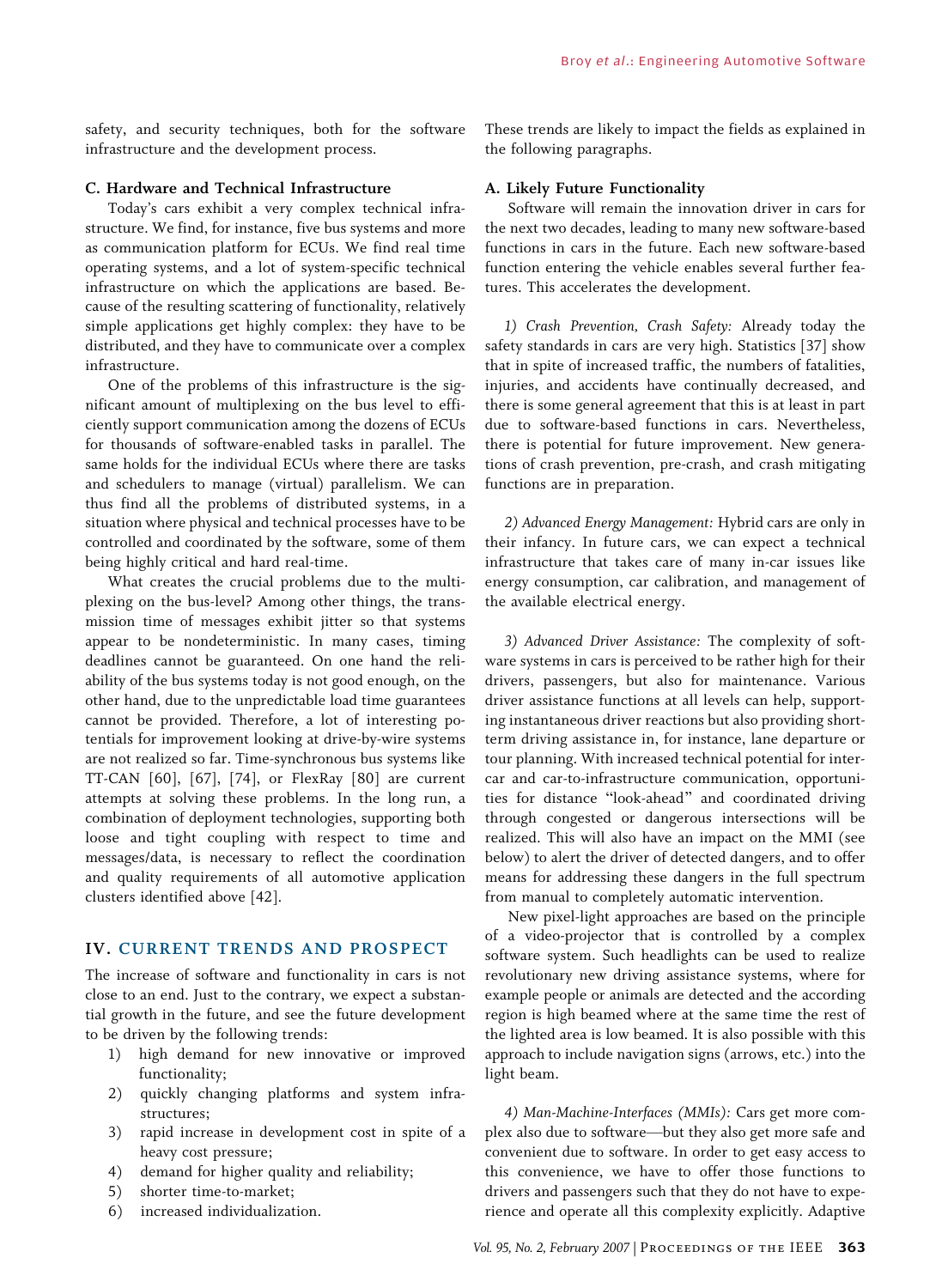context-aware assistance systems that grasp the situation and are able to react within a wide range without too much explicit interaction by the driver or the passengers can lead to a new quality of MMIs.

One problem results from the sheer number of functions. To reduce the number of buttons and instruments, new concepts are needed. Today's MMI concepts are very much influenced by the interaction devices of computer systems like mice or touch pads we are used to today in controlling complex computer systems. The challenge here is not so much, how to avoid buttons, but how to organize the huge number of functions in a way easy to understand for the user.

But quite obviously, these are merely first steps. Multifunctionality of cars needs flexible ways of addressing and operating and interacting with all those functions. What makes the situation more difficult than in classical computers is, of course, that car drivers cannot pay as much attention to secondary tasks as computer users can. Because they must concentrate on the traffic and driving, drivers should be confronted with a user interface which allows them to deal with the many functions in a car in a way that takes not too much of their attention compared to attention given to the traffic-in other words, road-safety concerns demand reduced driver distraction.

5) The Programmable Car: Equipped with various actuators and sensors, as premium cars are today, we get already close to a point where we can create new functions for cars by merely introducing new software. Examples range from simple functions such as allowing remote control of the vehicle via cellular networks (as it is used already today for remote unlocking or vehicle location tracking) to more complex ones such as downloading updates to car software to change the "feel" of a car by means of modified suspension and other car characteristics. This comes close to the vision of the programmable car.

6) Personalization and Individualization: A promising issue is personalization and individualization of cars. Drivers are quite different. When cars get more and more complex, of course, it is crucial to adapt the ways cars have to be operated to the individual demands and expectations of the users. An example here is adaptation to individual braking habits to ensure timely reaction before an accident occurs.

7) Interconnected Car Networking: Another notable line of innovation is the networking of on-board and off-board systems. Using wireless connections, in particular, peer-topeer solutions, we can connect cars, which gives many possibilities to improve traffic safety or to find new solutions in the coordination of traffic far beyond the classical road signs of today. For instance, in the long-term future when we can imagine that all road signs are complemented by digital signals between cars, we can have a completely different way of coordinating traffic.

8) X-by-Wire: While it is true that potential X-by-wire [107], [109] applications were marketed more aggressively some time ago, this does not mean that the arguments for this technology-reduction of massive material and hence weight; increase in flexibility-have turned wrong. Instead, the challenges behind this technology have turned out to be greater than expected, and we expect to see a renaissance when a better software engineering discipline materializes.

## B. Integrated Comprehensive Data Models

Currently, in cars a highly distributed, rather uncoordinated data management takes place. Each of the ECUs contains and manages its own data. A substantial amount of this data is exchanged via the various bus-systems present in the vehicle. Overall, however, the available vehicle-data is not organized as a distributed database with some means to achieve data integrity, for instance. Instead, all the different ECUs and functions keep a significant portion of their data separately. This can lead to the schizophrenic situation where some ECUs, according to their local data, define the car to be moving, while others define the car to have stopped.

We consider it an interesting exercise to design the architecture of a car in a way that there is an integrated interfunction data model that includes sensor fusion and overall car data management. With the increasing push towards sensor networks and corresponding data models and infrastructures outside the vehicle today it is very likely that a similar approach will find its way into automotive systems development.

#### C. Architecture

In premium cars, we find up to 2000 software-based functions (the 270 user functions mentioned above are a result of combining these 2000 software functions, which are not all directly user interaction functions). Those functions address many different issues including classical driving tasks but also other features in comfort and infotainment and many more. Most remarkably, these functions do not stand alone, but exhibit a high dependency on each other; we have demonstrated this scattering of functionality using the CLS in Section II-A. In fact, many functions are very sensitive with respect to other functions operated at the same time.

So far, the understanding of these feature interactions between the different functions in the car is still in its infancy. We hope to develop much better models to understand how to describe a structured view on multifunctional systems like those found in cars.

Due the multifunctionality and all the related issues we need a sophisticated structural view onto the architecture in cars that addresses all the aspects that are relevant. In such an architecture (see [106]), we distinguish ingredients that we briefly explain in the following. A modeling approach has to be expressive enough to deal with all the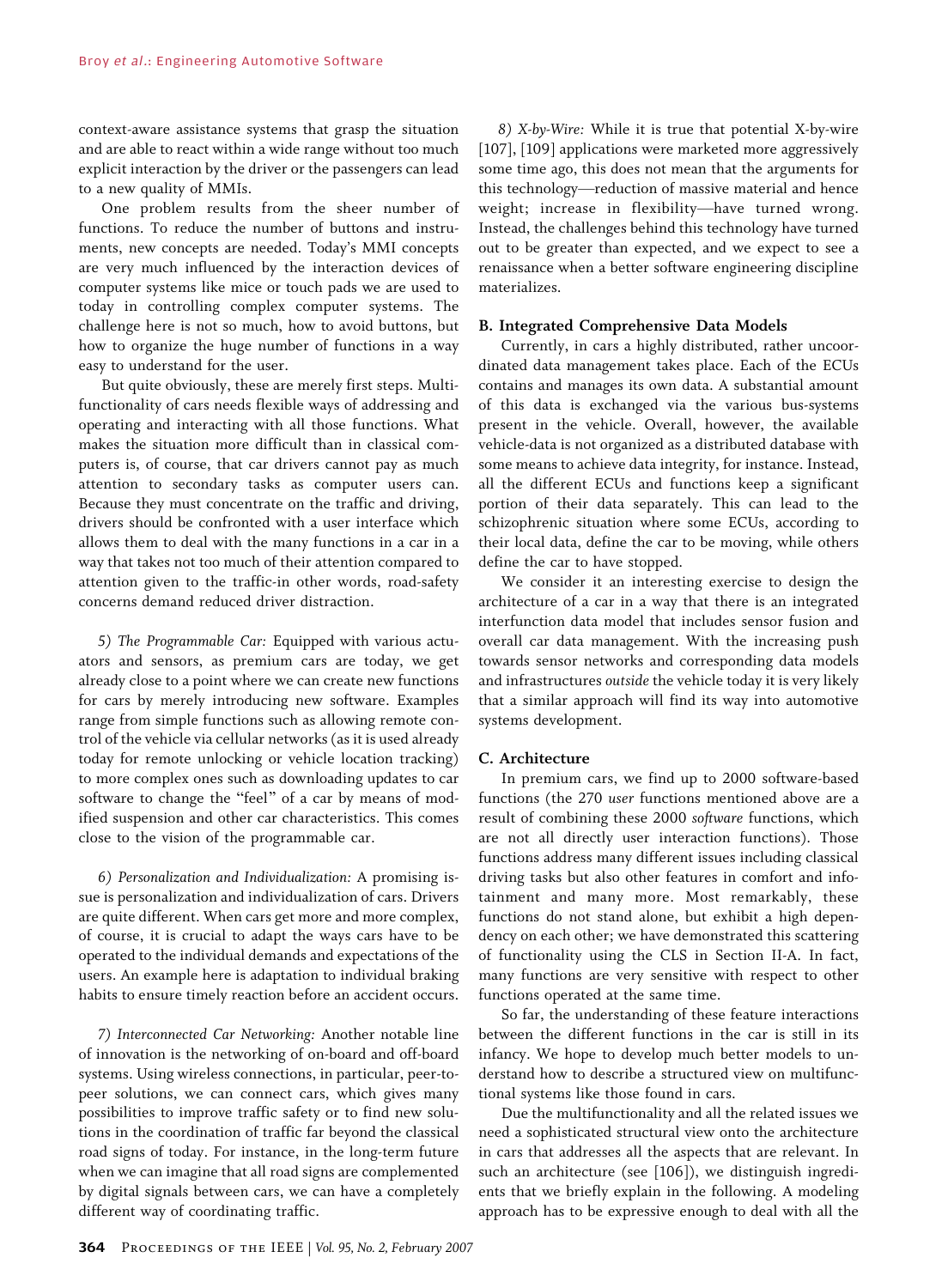

Fig. 1. Different levels of abstraction in architecture [19].

mentioned aspects of architecture. The different levels are shown in Fig. 1.

1) Functionality Level-Users View: The usage view aims at capturing all the software-based functionality offered by the car to the users. Users include not only drivers and passengers but also garage and maintenance staff, perhaps even the people in production and many more. We call this the user or functionality level (see [89]).

The functionality level provides a specific perspective on the car that captures its family of services and aims at understanding how the services are offered and how they depend on and interfere with each other. This can be modeled by so-called feature or function hierarchies. If data- or message-flow among services can already be identified, techniques such as Message Sequence Charts [61] can be used to capture services and their interactions [2].

2) Design Level-Logical Architecture: The design level addresses the logical component architecture. In a logical architecture, the functional hierarchy is decomposed into a distributed system of interacting components.

At the design level, we describe the distributed architecture of a system, independent of whether the components are implemented by hardware or software, and also independent of how many different components implement the function. The logical architecture can be described by a number of interfaces for communicating state machines with input and output that realize the functions in the system. Via their interaction, they realize the observable behavior described at the functionality level. In fact, these interactions can be used to define the system's decomposition into services [2], [22]. The logical architecture describes abstract solutions and to some extent the protocols and abstract algorithms used in these solutions. This promotes conceptual reuse for services that differ only

in the way they are deployed from one vehicle line to another; it also opens the potential for identifying common services needed across the vehicle infrastructure [69].

3) Cluster Level: In the clustering level, we rearrange the logical architecture in a way that prepares the deployment and the step towards the software architecture. This means that we further decompose software components until a sufficiently fine-grained granularity is reached and then rearrange them into clusters. The clusters form the units of deployment.

4) Software Architecture: The software architecture consists of the classical division of software in platforms like operating systems and bus drivers on one side and the application software represented by tasks, which are scheduled by the operating system, on the other side. This software has to be deployed onto the hardware.

The high-level software architecture is derived quite straightforwardly from the logical architecture. In some sense, it is a representation of the logical architecture by programs. How easy and directly this can be done and how difficult the encoding is depends very much on the programming language used. If appropriate tools are available, the code can be generated to a large extend from the logical architecture.

Another viewpoint is the target code in terms of the tasks and processes, as well as the scheduling. This is derived from the high-level software architecture and closely related to the software infrastructure such as the operating system and, in particular, the scheduler [2], [88].

5) Hardware Level-Hardware Architecture: The hardware architecture consists of all the devices including sensors, actuators, bus systems, communication lines, ECUs, MMI, and many more. We can separate between the macroscopic view of the hardware architecture, being the network of busses (mostly, CAN, MOST, Flexray, and LIN), the ECUs, the gateways that route and adapt the signals between several domains and busses, and the sensors and actors that are connected within the network. Within one ECU, we can define the microscopic hardware architecture that exists of the processor, the hardware I/O is the memory layout, etc.

Note that the specific automotive requirements on hardware must be specified and satisfied in the hardware architecture, such as electromagnetic compatibility, temperature tolerance, or the packaging (physical construction space) of the device.

6) Deployment-Software/Hardware Codesign: Finally, we need a deployment function that relates hardware to software. The hardware/software and the deployment function together have to represent a concrete realization of the logical architecture that just describes the interaction between the logical components. Many studies and experiments deal with design and analysis from a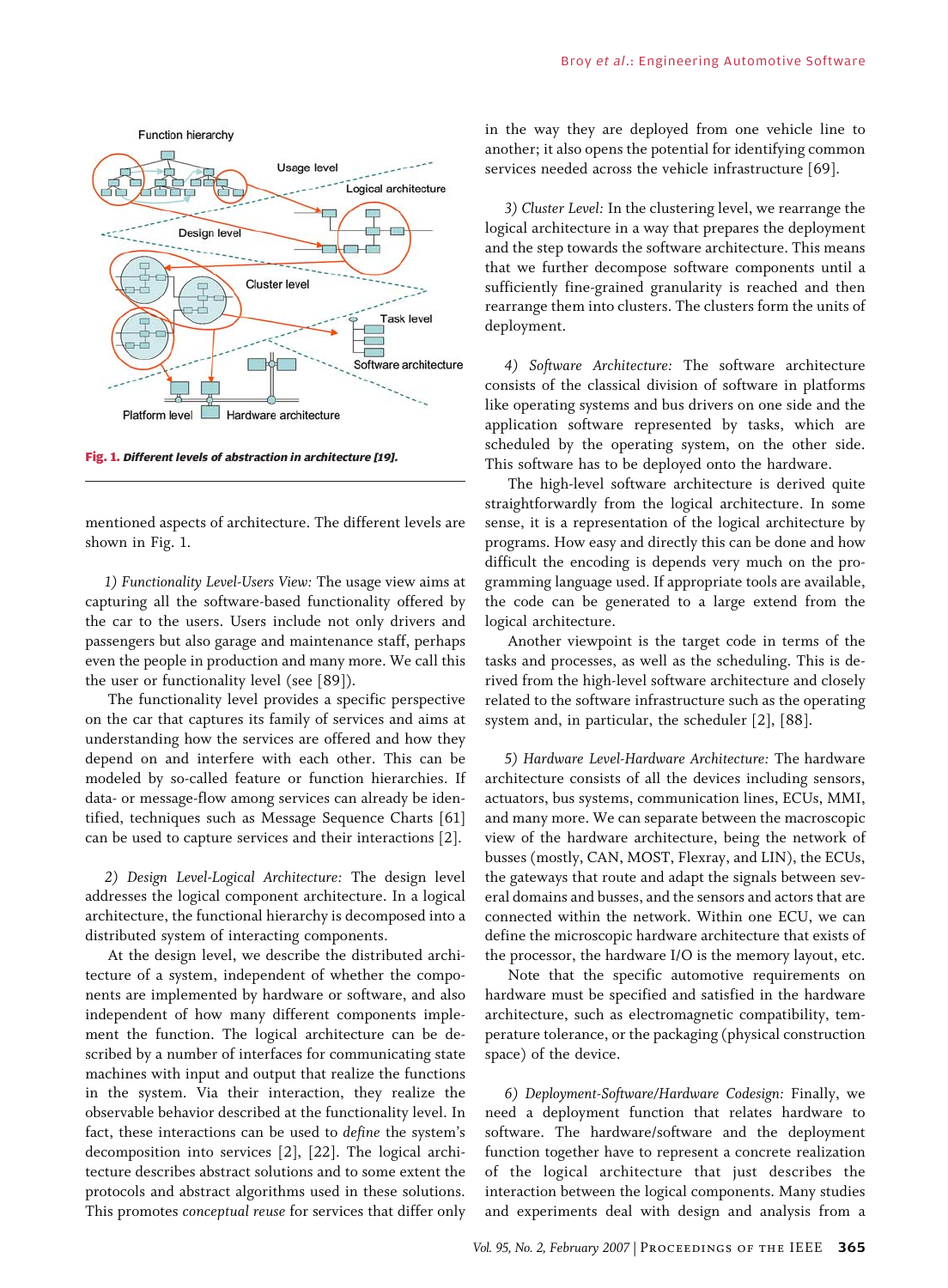system-level perspective [66]. The design of automotive systems has became a driver for electronic design automation (EDA) and co-design research as the boundary between hardware and software and the distributed nature of computing in a car becomes very similar to that found in chip design [45], [112]. Furthermore, there have been numerous efforts in building frameworks to link control theory with implementation languages for both hardware and software [32]. Any deployment architecture has to take into account the network topologies and technologies as different functionalities have different communication requirements [6].

#### D. Model-Based Development

In contrast to classical business IT, the automotive domain has a history of model-based approaches: in order to integrate one software unit into the car, a supplier must design, integrate, and test against the units of another supplier. Since the code inside the units (e.g., ECUs) is the intellectual property of the suppliers, the other suppliers (or the OEM) often will not get the code of the others' units. As a consequence both have to build up some kind of "black box model" which they code/integrate/test against. This black box model of an ECU usually exists as a description of the ECU's messages on the bus and a semiformal description of the behavior of the ECU, namely, when and in which context the messages are sent.

This is the major reason for the success and the popularity of model-based approaches in today's automotive software domain. To integrate more complex systems that go beyond today's applications, we will need more detailed specifications to augment the black box models and give us more information on internal states and behavior to be able to guarantee compatibility and reuse of units. We, therefore, expect the architecture of the systems, including detailed models of black-box and whitebox behaviors, to become increasingly important.

The high degree of interaction between OEMs and suppliers makes the need for clear interfaces and specifications evident. Models that take into account the static and dynamic aspects of the subsystems appear as an attractive way to specify the subsystems' architecture, syntactic interfaces, and behavior [7], [102]. We work with a chain of models for the classical activities.

- 1) Requirements Modeling.
- 2) Design Modeling.
- 3) Implementation Modeling.
- 4) Modeling Test Cases.

An attractive vision is an integrated modeling approach that captures the relationship between all the models, and where parts of some models are generated from the models used in previous activities.

Today models and model-based development are applied only at particular stages of the development process. So a lot of its benefits get lost that could be exploited if we had integrated model chains. Since the models are only semiformal and the modeling languages are not formalized, a deeper benefit is not achieved. Typical examples are consistency checking or the generation of tests from models [21], [87]. Another issue is that models could help very much in the communication between the different companies such as OEMs and first and second tier suppliers; also here, models are used only in a limited way so far.

Pragmatic approaches such as UML (see [90]) and other modeling approaches used in industry are not good enough. Such approaches are not based on a proper theory and sufficient formalization. As a result, tool support is ineffective, possibilities to do analysis with models are weak, and the precision of the modeling is insufficient.

Unfortunately, what we can find in modeling today does not directly improve the quality of the development processes and of the software intensive products. This is because it does not give precise and uniform views on systems.

There is a need for dedicated modeling languages for both the structural and the behavioral (functional) aspects of a system, where the behavior can be of a discrete, continuous, or mixed discrete-continuous nature. These modeling languages should obviously be sufficiently domain-specific to cater for recurring patterns in the description of the related systems. For instance, graphical notations can be linked to formal models to perform schedulability analysis [63], [95], relying mostly on the abstract semantics. Needless to say, this applies to both OEMs and suppliers. For various reasons, there also seems to be some reluctance to using technology and concepts that have been around for quite some time. An attempt at generating code for scheduling and analysis that separates the supplier and integrator, such that corresponding tests can be done on the composite system has been proposed in [55] and more subsequent insights on the fundamental optimization versus composition tradeoff are available in [76].

The domain profile (Sections II and III) as well as the architectural layers we have introduced above indicate the set of structural and behavioral properties that need to be captured in adequate automotive software models. In particular, many properties of relevance are crosscutting in nature: fail-safety is a prominent example.

Of course, the desired degree of completeness of these models must be defined. The increasingly popular sequence diagrams, for instance, are intuitive as a representation for partial interaction patterns. Models in the form of state machines, for instance, can capture complete behaviors succinctly; however, because of their higher complexity, are harder to build, understand, verify, and maintain. Of course, with the proper semantic foundation, extended sequence diagrams can be used to describe complete behaviors-and state machines can be used to describe partial behaviors as well. However, there is a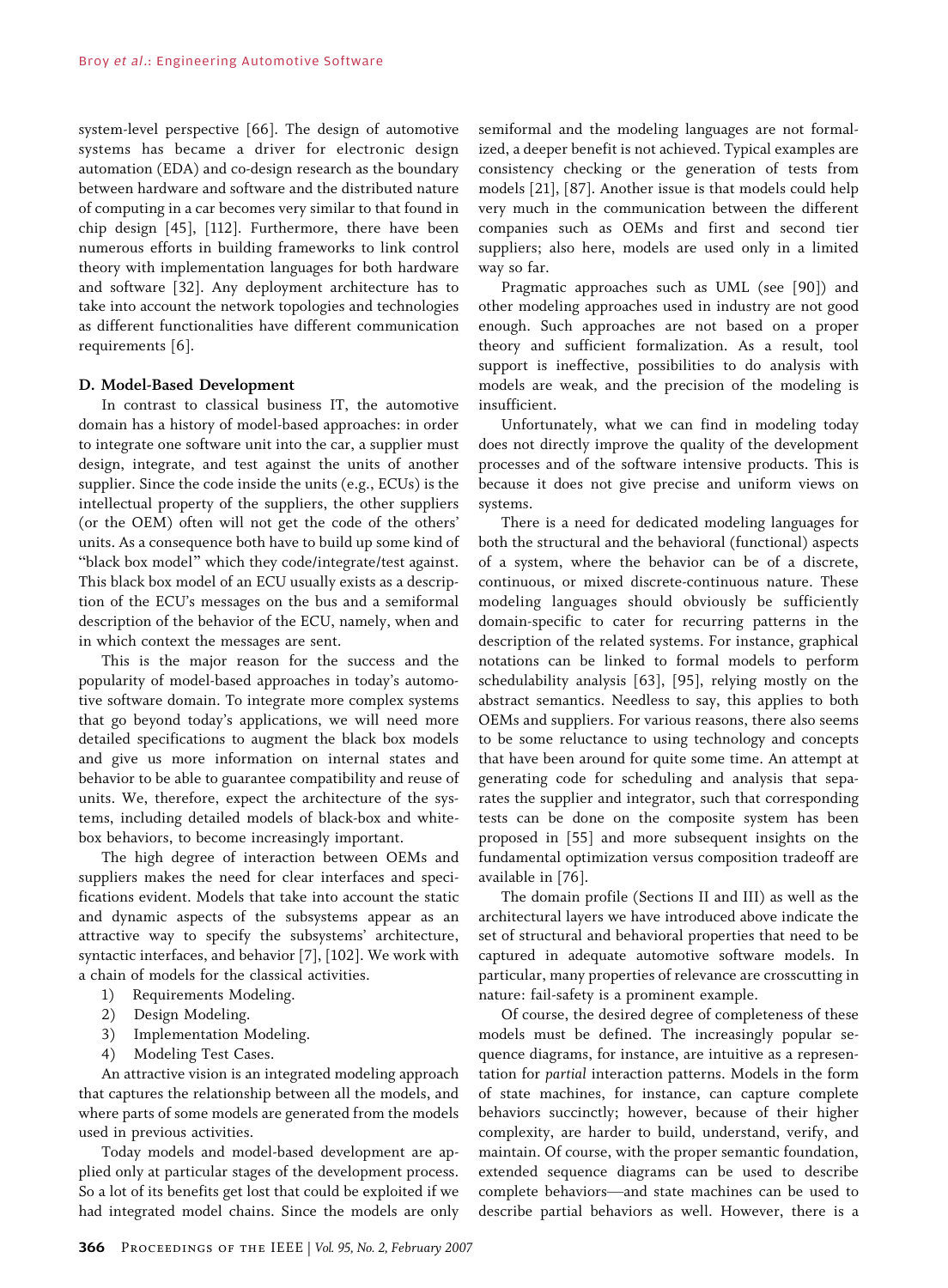tradeoff between the strengths and weaknesses of the respective description techniques, depending on the types of properties they are intended to capture. The "home ground" for sequence diagrams is the depiction of the partial participation of distributed entities in a collaboration; the home ground for state machines is the representation of complete behaviors of individual entities. To support a comprehensive, architecture-centric development process for automotive systems, different viewpoints on the overall architecture should be supported and used. Seamless combinations of structural, state- and interaction-oriented description techniques can help adjust the abstraction level to the desired degree in capturing both per-entity and crosscutting properties. Modeling notations such as the UML are a far cry from achieving this kind of seamless model combinations [18]; in particular, they lack any notion of service/function hierarchy that could support the upper layers of the automotive architecture we have outlined in Section IV-C.

Suitable description techniques are just a small part of the problem; the more difficult problem is related to identifying the kinds of properties that need to be considered and the appropriate level of abstraction that is used when models are built, regardless of the language-this defines the level of automation we can obtain in verification and validation, as well as in code generation [29].

In this vein, research must be performed to find out the cost-effectiveness of using models. With models, code must be built and maintained, but also all costs that relate to code will be multiplied by a constant factor between 1 and 2 because these costs also relate to the models. (Because models are simplifications, we would argue that maintaining a simple artifact is less costly than maintaining a more complex artifact). This clearly involves toolrelated issues (see below).

Finally, a union of control theory and data processing models, in particular, discrete event processing, has not been fully achieved yet. It is also not clear which engineering discipline is the critical one for the architecture of the software/hardware systems in cars. It is possible that there are small control loops in the "leaves" of the software/hardware systems of cars, and that these separated control processes are connected at the level of data processing in classical software architectures. However, this is mere conjecture so far. More work is needed to find the right architectural patterns of heterogeneous systems of that kind. A starting point in obtaining these patterns is the collection of a comprehensive automotive domain model.

#### E. Cost Model

To make benefits of modular and reusable software clear, a comprehensive model of the costs of software over the entire life cycle of a product must be available. The status quo of cost models—the basis for any software development and the respective software architecturefocuses on the early stages (e.g., development) of the software. It does not fully include the later phases, such as maintenance, and their relationship to modularity and reuse.

A cost model, which contrasts the efforts in the development phase with the benefits in the maintenance phase and the saving in reuse within other precut lines, clearly does not yet exist for the automotive world. This is somewhat surprising since only by reasoning on the basis of such a model [43], we can make plausible the necessary investments in research and engineering.

#### F. Processes

A key issue is process-orientation and software development processes. So far, the processes in the car industry are not entirely adapted to the needs of software intensive systems and software engineering.

The development and engineering processes are distributed due to the heavy involvement of first and second tier suppliers. In addition, they are concurrent due to pressing time to market needs.

Consequent process orientation would, in the long run, require a deep understanding of the product models and their relationship. The product data of course need a comprehensive coherent and seamless model chain. Here, we find an exciting dependency between engineering support software and embedded on board software.

Despite the UML's shortcomings overall, some of its notations have proven quite useful, especially for communicating interaction scenarios (and their variants) between the system and the environment, among the OEM and suppliers [52], [85]. Furthermore, work on the formalization of requirement specification graphs aims at establishing increased requirements traceability by providing a visual language to guide the safety and risk analysis process [71]. Further analyses based on these techniques enable the engineers to reason about hostile scenarios such as the interaction of car electronics with intruder attempts, in a way that is modularizable with the rest of the system [3]. These powerful techniques help the car companies to manage crosscutting concerns of product lines [101].

#### G. Model-Based Middleware

The heterogeneity in the car brings with it a huge amount of complexity. To manage this complexity and to increase the reuse of software in the embedded automotive domain a clear separation of concerns [84] is needed that supports a uniform way of designing the application towards a uniform software platform.

The application logic, for instance, must be independent from the underlying communication infrastructure, all applications should, system-wide, react uniformly to exceptional events (such as physical read/write errors on the bus), etc. Especially this is a challenge in the automotive software domain, since in today's premium cars up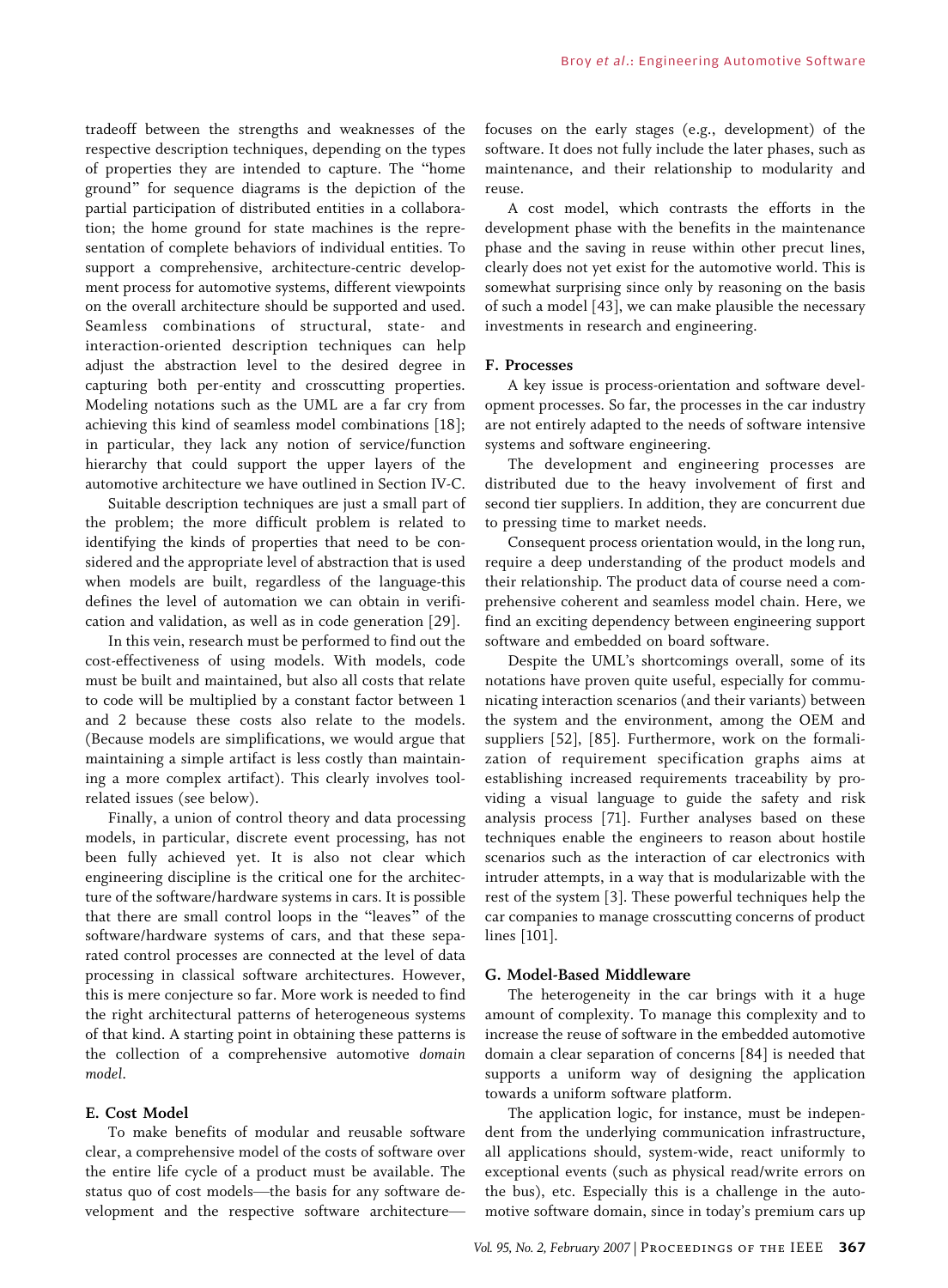to five different bus systems exist, with each bus having its own characteristics and protocols.

Separation of concerns can be reached on several levels, including architecture, design, and implementation (language dependent). Popular techniques, well known from business IT, are middleware layers and the corresponding component orientation.

An automotive middleware, however, must fit other requirements than middleware known from business IT (such as the common request broker architecture, CORBA [82], and web services [92], [108]). Not flexibility at runtime, but flexibility at design time is needed, since the car is mostly a static system. The following issues need to be considered for automotive middleware.

- Resource optimization: due to the unit-based cost structure, modularity must not be overly expensive with respect to resource consumption.
- Adaptability to different domains: real-time and nonreal-time, safety-critical, and non-safety-critical software is integrated within one system.
- Optimizability to hardware but also transferability from one hardware platform to another: due to the lifecycle gap and the hardware–software correlation, the software must be transferable from old platforms to new ones, but still optimizable towards the hardware.
- Extensibility: again, due to the lifecycle gap, it must be possible to upgrade a system during its lifetime and extend it with new features.

A promising approach is model-based middleware for embedded systems. This includes a component model, a middleware that separates the application from the communication logic, and a model that is independent of the latter implementation language.

In contrast to classical middleware initiatives, such as CORBA or the Java 2 Enterprise Edition (J2EE) [98], model-based middleware differs in being much less dynamic. The goal is not to change system or component structure at runtime, but to have more flexibility for the distribution of software components over different ECUs, while designing the board net (the set of implemented functions and their mapping to hardware, including communication dependencies) of a car. This certainly is a restriction; yet, it enables us to perform an approach that is suitable to fit the lean resource consumption that is required in the embedded environment.

To achieve the goal of little overhead, a code generation framework is used that generates a specific, optimized middleware layer for a specific board network, based on a model-based specification of the board net and its dependencies.

In contrast to other middleware approaches, there is no single instance in the system that handles the communication dynamically (like an object request broker, or ORB, in CORBA), but the middleware layer is generated statically for this special configuration of the system. This leads to lean, highly optimized middleware portion inside every ECU that minimizes the overhead that comes along when using middleware.

The consequence is that middleware can be only as flexible and optimized as allowed by the expressiveness of the underlying model. Therefore, a powerful meta or domain-model is needed that allows us to express all required aspects of the system, including, but not limited to communication variants, timing aspects, safety, and redundancy.

The goal of a uniform, lean middleware layer that manages communication and exception aspects in a system-wide uniform way is only possible by increasing the expressive power of automotive modeling approaches towards formal, model-based system specifications supporting code generation in an optimized and validated way. The abovementioned AUTOSAR [5] partnership, consisting of various OEMs and suppliers, is a promising step towards an open architecture that features such a model-based middleware layer. It provides a basis and an enabler for further aspects such as timing and redundancy aspects that can be included in the metamodel to further increase expressiveness.

## H. Reuse

Reuse comes in different forms. At the level of programming or modeling languages, recurring patterns of behavior in a domain can be encapsulated into concise language constructs. In terms of research, this necessitates the analysis of domains where such patterns can be identified, and then the definition of these patterns. The tradeoff between the benefits of general-purpose languages on the one hand and the benefits of domain-specific languages on the other hand has to be evaluated. Domainspecific design patterns must be defined in places where it makes no sense to encode recurring patterns into dedicated language constructs.

Reuse is also facilitated by standardized architectures [5] that allow for coordinated and standardized interfaces. At the level of requirements engineering, there definitely is a need for further research into product lines. Research remains to be done to cleanly relate feature graphs to artifacts of the design activities, as well as to identify means for efficient exploration of architectural variants [66], [68]. The organizational structure of the development process, with its interplay between OEMs and suppliers and the resulting conflicting desires for reuse, must also be taken into account, and could, in a second step, possibly be reshaped (trends are described in a recent study [30]).

Of course, reuse at an even finer granularity must also be supported, and certainly so at the level of code. Along with well-designed libraries, this asks for research in the area of programming languages that (also for embedded systems) naturally support: 1) reuse, as provided by objectoriented languages, by particularly emphasizing run-time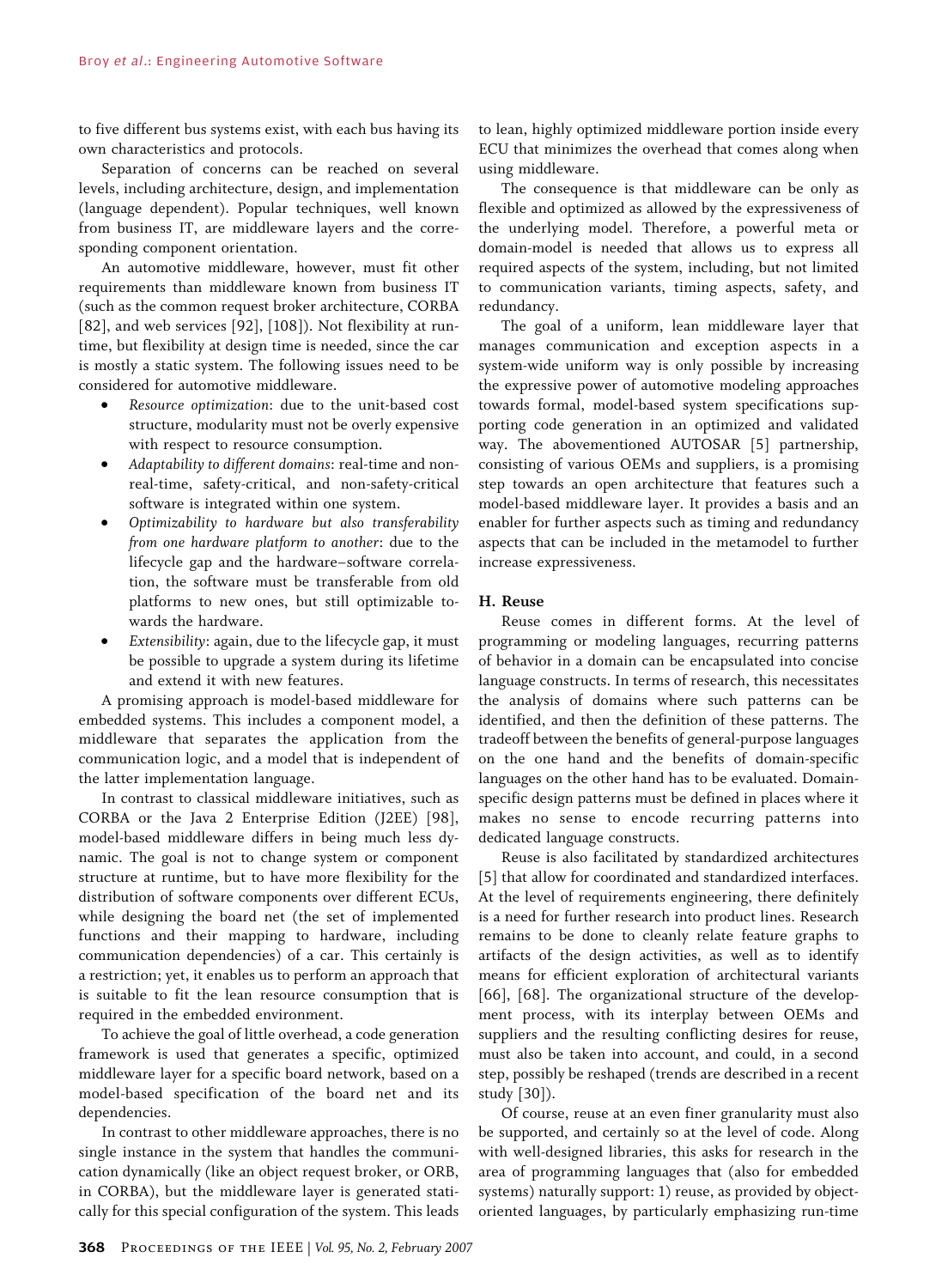performance problems and late binding in terms of safety; 2) efficient exception handling; and 3) worst-case execution time predictability.

Research into reuse must be based on studies of the cost effectiveness, and hence related to research into cost models. It is unclear to date to what extent and where at least ad hoc reuse occurs today, and how OEMs and suppliers profit from different forms of reuse [2].

#### I. Tool Support and Integration

Today we find a huge family of tools in use, but unfortunately these tools are often not integrated. Therefore, there are a number of attempts to create pragmatic tool chains by connecting the tools in a form where the data models of one tool are exported and imported by the next tool. Other efforts aim at product line reuse of functionality and architectures [50].

Unfortunately, this does not help if there is no semantic understanding of how the different tools could use joint concepts [25]. On the other hand, if such a semantic integration is established, model-based tool chains can help in modeling, automatic generation, validation and verification of automotive software and its crosscutting properties [2], [24], [81], [111]. The specification and verification framework described in [91] integrates model-based engineering with model checkers and theorem provers such that properties can be proved about a design. The framework uses control descriptions in MATLAB, Simulink, and Stateflow [4] and translates these artifacts to the appropriate format for formal analysis.

## J. Improved Quality and Reliability

1) Number of ECUs: The car of the future will certainly have many fewer ECUs in favor of more centralized multifunctional multipurpose hardware, fewer communication lines, and fewer dedicated sensors and actuators. Having gotten to more than 70 ECUs in a car today, the further development will rather go back to a small number of ECUs by keeping only a few dedicated ECUs for highly critical functions and combining other functions into a small number of ECUs, which then would be rather not special purpose ECUs, but very close to general-purpose processors. Such a radically changed hardware would allow for quite different techniques and methodologies in software engineering. Because of the reduced complexity, this in itself will help with improving quality. However, other steps are likely to be taken, as discussed in the following.

2) Automatic Test Case Generation: The amount of quality assurance in cars is enormous. Today the industry relies very much on hardware and software as well as system-in-the-loop techniques (HIL/SIL). subsystems are executed under simulated environments in real-time. However, this technology is coming to its limits because of the growing combinatorial complexity of software in cars. More refined test techniques can help here [16], where tests are generated from models and test execution is automated [21], [70], [87].

3) Architecture and Interface Specification: A critical issue for the precise modeling of architectures is the mastering of interface specifications. So far, interface specification methods in software engineering, in general, are not good enough. This fact is, in particular, particularly problematic for the car industry, because of its distributed mode of development.

The OEM today has to identify the required functionality and has to build the logical architecture, and then distributes the development of the components that correspond to the components of the logical architectures to the suppliers. The suppliers do the implementation, even supply the hardware and bring back pieces of hardware and software that then have to be integrated into the car and connected to the bus systems. Since the interfaces are not properly described, the integration process becomes a real challenge. A lot of configuration, testing, and experimentation has to be performed, a lot of change processes are needed to understand and finally work out the integration process.

4) Error Diagnosis and Recovery: Today the amount of error diagnosis and error recovery in cars is limited. In contrast to avionics, where hardware redundancy and to some extent also software redundancy is a standard technique, in cars we do not find an extensive error treatment. In the CPUs some error logging takes place, but there is neither any consideration nor logging of errors at the level of the network and the functional distribution; there is neither a comprehensive error diagnosis nor any systematic error recovery beyond individual CPUs.

There are some fail-safe and graceful degradation techniques found in cars today, but a systematic and comprehensive error treatment is missing.

One result of this deficiency is the before-mentioned maintenance problem. Today, as mentioned above, more than 50% of the hardware devices that are replaced in garages are physically and electrotechnically without defects. They are changed, since a successful diagnosis, error tracing, and error location did not work, and thus by replacing the CPU software is replaced, too, such that the error symptom disappears—but often further, different errors show up later.

5) Reliability: Today the reliability of software in cars does not reach the high level of avionics software where a reliability of  $10^9$  hours mean time between failures and more is state-of-the-art. In cars, we do not even know these figures. Only adapted quality processes can improve the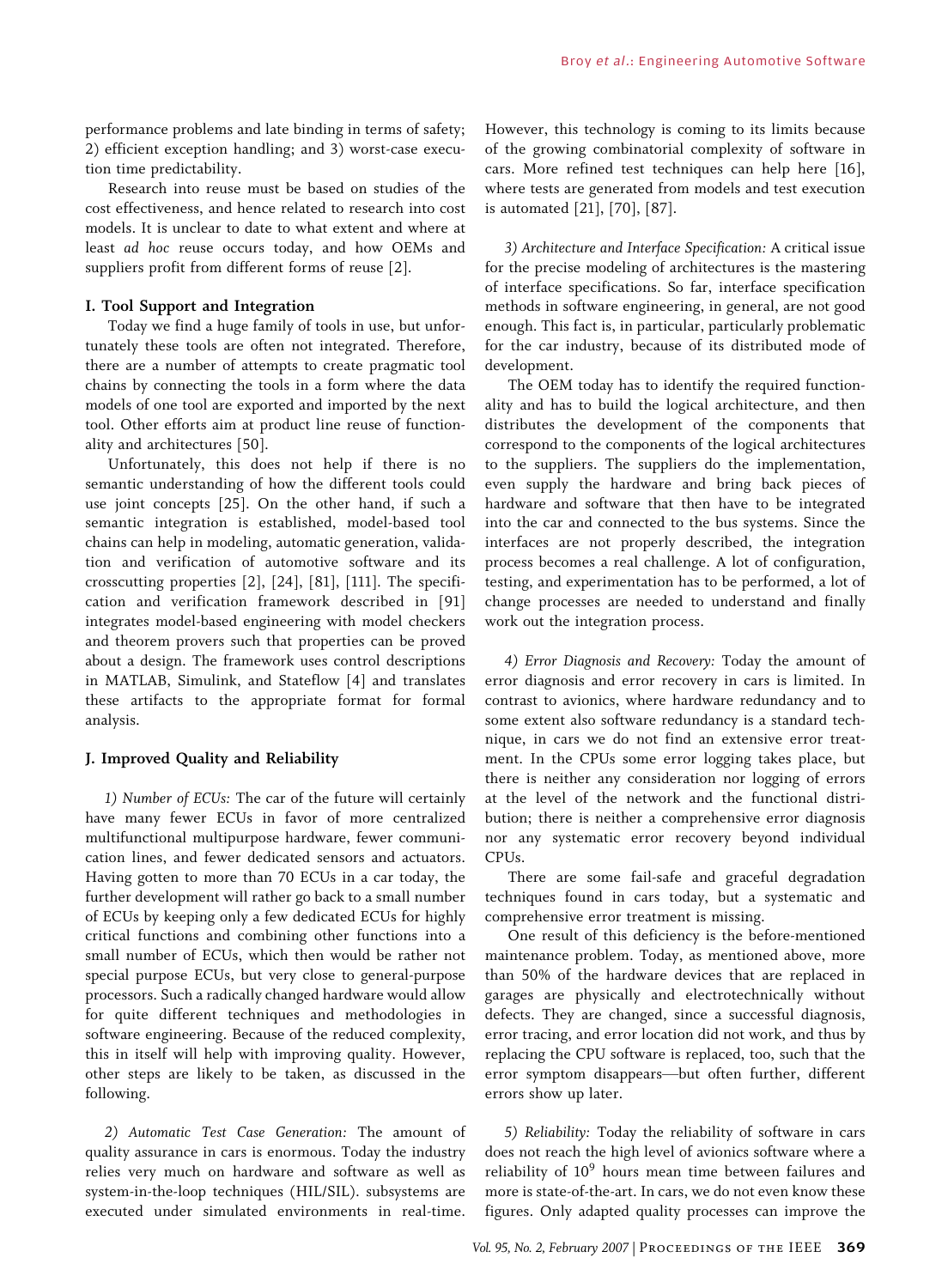situation, with Toyota being quite successful with reviews based on failure modes, for instance.

The high reliability in the avionics field is of course, to a large extent, due to the use of very sophisticated error tolerance methods and redundancy techniques, as well as a sophisticated way of error modeling [like Failure mode effect analysis (FMEA)] [77], [94] also heavily applied in the automotive industries, but rather not at the level of software). In cars today, errors are merely captured within processors in so-called error logging stores. A consequent combination of modeling techniques with FMEA is a promising line of research.

What we need in the long run are comprehensive error models in cars, and also software for the detection and possibly mitigation of errors. On such models, we can base techniques to guarantee fail-safe and graceful degradation and, in the end, also error avoidance by the help of redundancy. Another issue is error logging to arrive at better error diagnosis for maintenance.

# V. EVOLUTION, STATE-OF-THE-ART, AND OUTLOOK

Automotive electrics and electronics have come a long way since the introduction of electrical headlights. The requirements portfolio for automotive systems is increasingly driven by software-enabled features-think of the possibilities for flexibly integrating entertainment devices into today's cars, as compared with the birth pains experienced when trying to integrate cellular phones well into the 1990s.

As we have laid out in the organizational/economical and technical domain profiles of Sections II and III, respectively, the requirements space for automotive software is unique in its combination of innovation and cost-driven mass-market characteristics with high demands at safety, reliability, usability, and a wide spectrum of other quality properties. Customer demands and government regulations lead to increased demands for flexible addition and modification of car features—this is possible only through software.

The automotive industry has adapted to the demand for value-added functionality-initially, by means of a purely (hardware) component-oriented approach, driven by communication technologies, and the corresponding networking protocols and layouts. This has led to a fixed electrics/electronics vehicle architecture, which has actually hindered exploitation of the flexibility of software—many constraints are forced upon the automotive software engineer, not out of technical necessity, but to accommodate design decisions about hardware layout and functionality distribution made early on in a multiyear development cycle. This is still state-of-the-art across a wide industry segment.

The true revolution in the automotive domain happening now is driven by the increasing scattering of functionality, as well as by the recognition of software and its traditional benefits as a major asset for future growth of this industry segment. In fact, efforts such as AUTOSAR show that there is an industry-wide understanding that the automotive platform needs to become softwarefriendly.

With this recognition comes the need and opportunity to exploit the advances of software engineering to manage automotive software complexity-from the development process to deployment to maintenance. The approaches we have discussed as current trends and prospects in Section IV are the beginning of an era of the softwaredefined vehicle.

A thorough understanding of automotive software and systems requirements based on the overview we have provided here is the first step towards a comprehensive automotive domain model. This domain model, in turn, is the basis for a systematic development approach that decouples functional from deployment aspects, thus liberating both OEMs and suppliers from technology lock-in, promoting conceptual reuse, and enabling the rich set of analysis, synthesis, verification and validation, and maintenance techniques that has emerged over the past few years in Internet-wide business intelligence systems. The convergence between technologies, systems, and development processes between technical, embedded automotive applications and rich Internet-based business applications is on the horizon.

## VI. CONCLUSION

Software is playing an increasing role in an economically highly interesting market. We have highlighted some of the salient features of software engineering for automotive systems and shown how they impact current software engineering. All features, taken on their own, can be found in other domains as well, but the combination makes for a unique discipline. The heterogeneity of the process and its players-OEMs and suppliers-as well as that of the product-control and infotainment software-demand tailored solutions in the areas of integration and evolution, including reuse.

In order to argue for new methodologies, tools, and techniques, we have emphasized the need for a comprehensive domain and cost model that augments the existing unit-based perspective to the more comprehensive views of the life cycle of a vehicle, a vehicle series, or multiple vehicle series.

We have provided ample evidence that software engineering for automotive systems provides an exciting platform for researchers with lots of open problems to be solved. We believe that model-based approaches with precise interface specifications at the levels of systems, architectures, and single units are a particularly promising avenue for future research and development.  $\blacksquare$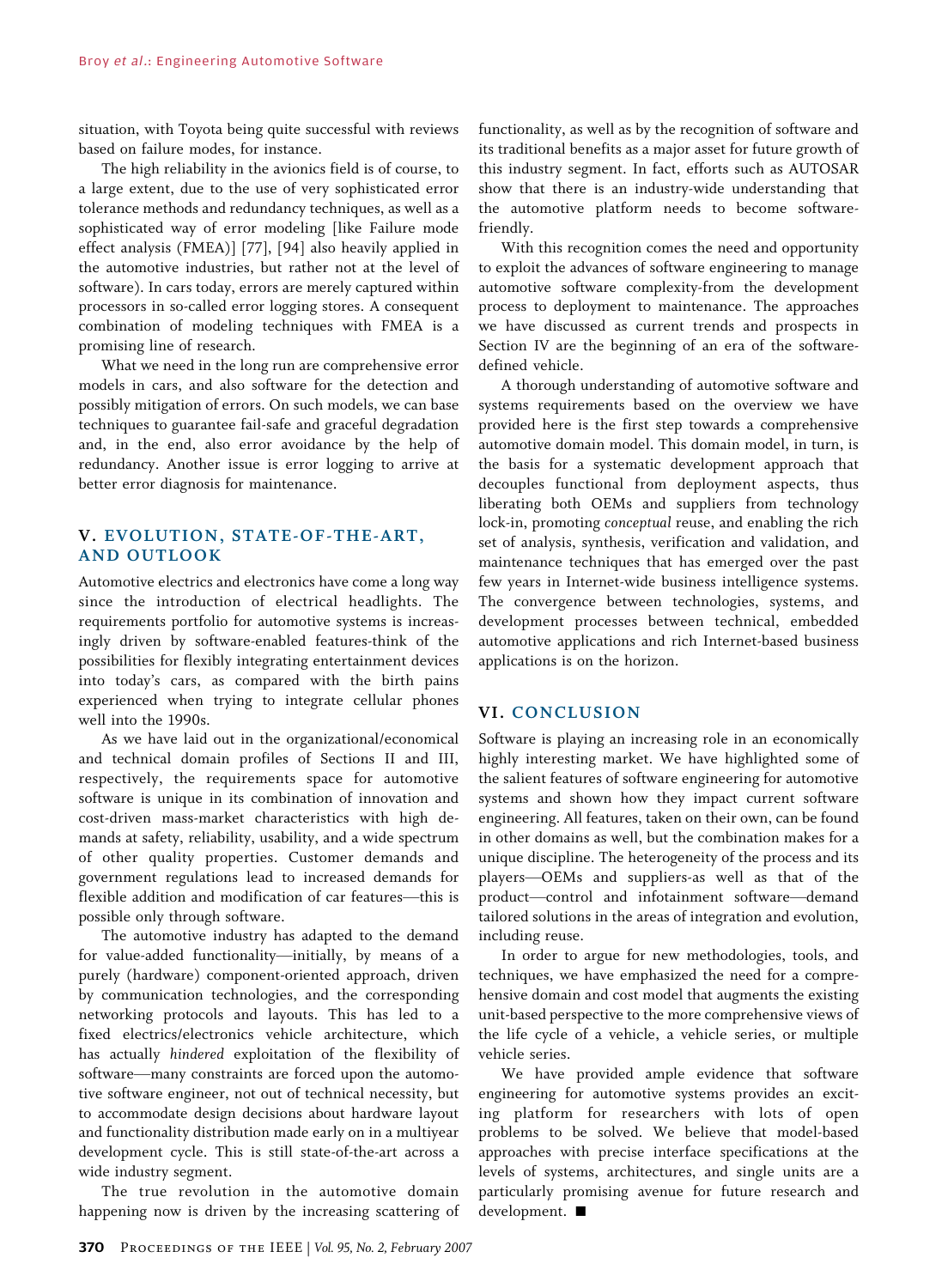## Acknowledgment

The authors would like to thank colleagues from various companies from the automotive industry for enlightening discussions and colleagues from the project Mobilsoft for input. The authors are grateful to F. Doucet, T.-J. Huang, and M. Meisinger for their help with this manuscript.

#### **REFERENCES**

- [1] D. Ahern, A. Clouse, and R. Turner, "CMMi distilled-An introduction to multi-discipline process improvement," in SEI Series in Software Engineering, Reading, MA: Addison-Wesley, 2001.
- [2] J. Ahluwalia, I. H. Krüger, M. Meisinger, and W. Phillips, "Model-based run-time monitoring of end-to-end deadlines," in Proc. Conf. Embedded Syst, Softw, (EMSOFT), 2005, pp. 100–109.
- [3] I. Alexander, "Misuse cases-use cases with hostile intent," IEEE Software, pp. 58–66, Jan. 2003.
- [4] A. Angermann, M. Beuschel, M. Rau, and U. Wohlfahrth, Matlab-Simulink-Stateflow. München, Germany: Oldenbourg Verlag, 2003.
- [5] AUTOSAR consortium, 2006. [Online]. Available: www.autosar.org.
- [6] J. Axelsson, J. Fröberg, H. Hansson, C. Norström, K. Sandström, and B. Villing, "A comparative case study of distributed network architectures for different<br>automotive applications," MRTC,<br>Tech. Rep. 478, 2003-01-28, 2003.
- [7] A. Bauer, M. Broy, J. Romberg, B. Schätz, P. Braun, U. Freund, N. Mata, R. Sandner, and D. Ziegenbein, "Auto-MoDe-notations, methods, and tools for model-based development of automotive software," in Proc. SAE 2005 World Congr., Detroit, MI, Apr. 2005, pp. 33–42.
- [8] M. Bechter, M. Blum, H. Dettmering, and B. Stützel, "Compatibility models," in Proc. 2006 Int. Workshop. Softw. Eng. for Automotive Syst., Shanghai, China, May 2006, pp. 5–12.
- [9] M. Beine, R. Otterbach, and M. Jungmann, "Development of safety-critical software using automatic code generation," presented at the Proc. SAE World Congr., 2004, paper 2004-01-0708, publication SP-1852: In-vehicle networks and software, electrical wiring harnesses, and electronics and systems reliability.
- [10] G. Berry and G. Gonthier, "The ESTEREL synchronous programming language: Design,<br>semantics, implementation," Sci. Comput. Program, vol. 19, no. 2, pp. 87–152, Nov. 1992.
- [11] G. Berry, "The Constructive Semantics of Pure Esterel, Draft Book,'' Jul. 2, 1999, ver. 3.
- [12] Bluetooth CIG, Specification of the Bluetooth System, ver. 1.1, Feb. 22, 2001. [Online]. Available: www.bluetooth.com.
- [13] Robert Bosch GmbH, CAN Specification Ver. 2.0, 1991.
- [14] F. Boussinot and R. de Simone, ''The ESTEREL language," INRIA, Tech. Rep. 1487, Jul. 1991.
- [15] T. Bowen, F. Dworack, C. Chow, N. Grifeth, G. Herman, and Y. Lin, "The feature interaction problem in telecommunication systems," in Proc 7th Int. Conf. Softw. Eng. Telecommun. Switching Syst., 1989, pp. 59–62.
- [16] E. Bringmann and A. Krämer, "Systematic testing of the continuous behavior of automotive systems," in Proc. 2006 Int.

Workshop Softw. Eng. Automotive Syst., Shanghai, China, May 2006, pp. 13–20.

- [17] C. Brooks and A. Rakotonirainy, "In-vehicle technologies, advanced driver assistance systems and driver distraction: Research challenges," in Proc. Int. Conf. Driver Distraction, Sydney, Australia, 2005.
- [18] M. Broy, "Architecture driven modeling in software development," in Proc. 9th Int. Conf. Eng. Complex Comput. Syst., Florence, 2004, pp. 3–14.
- [19] -, "Challenges in automotive software engineering," in Proc. 28th Intl. Conf. Softw. Eng., Shanghai, China, 2006.
- [20] M. Broy, F. Deißenböck, and M. Pizka, "A holistic approach to software quality at work," in Proc. 3rd World Congr. Softw. Quality, Munich, Germany, 2005.
- [21] M. Broy, B. Jonsson, J.-P. Katoen, M. Leucker, and A. Pretschner, "Model-based testing of reactive systems," in Lecture Notes in Computer Science. Berlin, Germany: Springer-Verlag, 2005, vol. 3472.
- [22] M. Broy and I. Krüger, "Interaction interfaces-Towards a scientific foundation of a methodological usage of message sequence charts," in Proc. Formal Engineering Methods (ICFEM'98), J. Staples, M. G. Hinchey, and S. Liu, Eds., 1998, pp. 2–15.
- [23] M. Broy, A. Pretschner, C. Salzmann, and T. Stauner, "Software-intensive systems in the automotive domain: Challenges for research and education," presented at the Proc. SAE World Congress, 2006, paper 2006-01-1458.
- [24] J. Botaschanjan, L. Kof, C. Kühnel, and<br>M. Spichkova, "Towards verified automotive software," in Proc. 2nd Int. Workshop Softw. Eng. Automotive Syst. SEAS'05, 2005, pp. 1–6.
- [25] K. Butts, D. Bostic, A. Chutinan, J. Cook, B. Milam, and Y. Wang, "Usage scenarios for an automated model compiler," in Proc. EMSOFT 2001, vol. 2211, LNCS, T. A. Henzinger and C. M. Kirsch, Eds., 2001, pp. 66–79.
- [26] P. Caspi, A. Curic, A. Maignan, C. Sofronis, S. Tripakis, and P. Niebert, "From simulink to SCADE/lustre to TTA: A layered approach for distributed embedded applications," in  $\,$ Proc. 2003 ACM SIGPLAN Conf. Language, Compiler, and Tool for Embedded Syst., 2003, pp. 153–162.
- [27] C. Chan and B. Bougler, "Evaluation of cooperative roadside and vehicle-based data collection for assessing intersection conflicts," in Proc. IEEE Intell. Vehicles Symp., 2005, pp. 165–170.
- [28] B. P. Crow, I. Widjaja, L. G. Kim, and P. T. Sakai, "IEEE 802.11 wireless local area<br>networks," IEEE Commun. Mag., vol. 35, no. 9, pp. 116–126, Sep. 1997.
- [29] K. Czarnecki and U. Eisenecker, Generative Programming. Reading, MA: Addison-Wesley, 2000.
- [30] J. Dannenberg and C. Kleinhans, BThe coming age of collaboration in the automotive industry," Mercer Manage. J., vol. 18, pp. 88–94, 2004.
- [31] A. Dornan, The Essential Guide to Wireless Communication Applications: From Mobile

Systems to Wi-Fi. Upper Saddle River, NJ: Prentice-Hall, 2002.

- [32] L. Fanucci, A. Giambastiani, F. Iozzi, C. Marino, and A. Rocchi, "Platform based design for automotive sensor conditioning, in Proc. Conf. Design, Automation and Test in Europe, vol. 3, 2005, pp. 186–191.
- [33] M. Eckrich, J. Schäuffele, and W. Baumgartner, "New steering system-BMW on the road to success with ASCET-SD, ES1000 and INCA, RealTimes, vol. 1, pp. 20–21, 2001.
- [34] K. El Eman, J. N. Drouin, and W. Melo, SPICE: The Theory and Practice of Software Process Improvement and Capability Determination. Los Alamitos, CA: IEEE Computer Society Press, 1997, p. 450.
- [35] B. Emaus, "Hitchhiker's guide to the automotive embedded software universe," in Proc. Keynote Presentation at SEAS'05 Workshop. [Online]. Available: http://www. inf.ethz.ch/personal/pretscha/events/seas05/ bruce\_emaus\_keynote\_050521.pdf.
- [36] Esterel Technologies Inc. [Online]. Available: http://www.esterel-technologies.com.
- [37] European Commission/Directorate General Energy and Transport. (2006, Jul.). Road safety evolution in EU. [Online]. Available: http://ec.europa.eu/transport/roadsafety/ road\_safety\_observatory/doc/historical\_ evol.pdf.
- [38] A. Ferrari, G. Gaviani, G. Gentile, M. Stefano, L. Romagnoli, and M. Beine, "Automatic code generation and platform based design methodology: An engine management system design case study," presented at the Proc. SAE World Congr., 2005, paper 2005-01-1360.
- [39] A. Fleischmann, J. Hartmann, C. Pfaller, M. Rappl, S. Rittmann, and D. Wild, BConcretization and formalization of requirements for automotive embedded software systems development," in Proc. 10th Australian Workshop Requirements Eng., K. Cox, J. L. Cybulski et al., Eds., Melbourne, Australia, 2005, pp. 60–65.
- [40] L. Fletcher, L. Petersson, and A. Zelinsky, "Road scene monotony detection in a fatigue management driver assistance system," in Proc. IEEE Intell. Vehicles Symp., 2005, pp. 484–489.
- [41] U. Freund, H. Lönn, E. Silva, J. Migge, M. Weber, M.-O. Reiser, M. von der Beeck, B. Godard, and D. Bugnot, "The EAST-ADL-A joint effort of the European automotive industry to structure distributed<br>automotive embedded control software," in Proc. 2nd Eur. Congr. Embedded Real Time Soft., Toulouse, France, 2004.
- [42] J. Fröberg, K. Sandström, C. Norström, H. Hansson, J. Axelsson, and B. Villing, "Correlating business needs and network architectures in automotive applications--- A comparative case study," in Proc. 5th IFAC Int. Conf. Fieldbus Systems and Their Applications (FET), Aveiro, Portugal, 2003, pp. 219–228.
- [43] J. Fröberg, K. Sandström, and C. Norström, 'Business situation reflected in automotive electronic architectures: Analysis of four<br>commercial cases," in Proc. 2nd Int.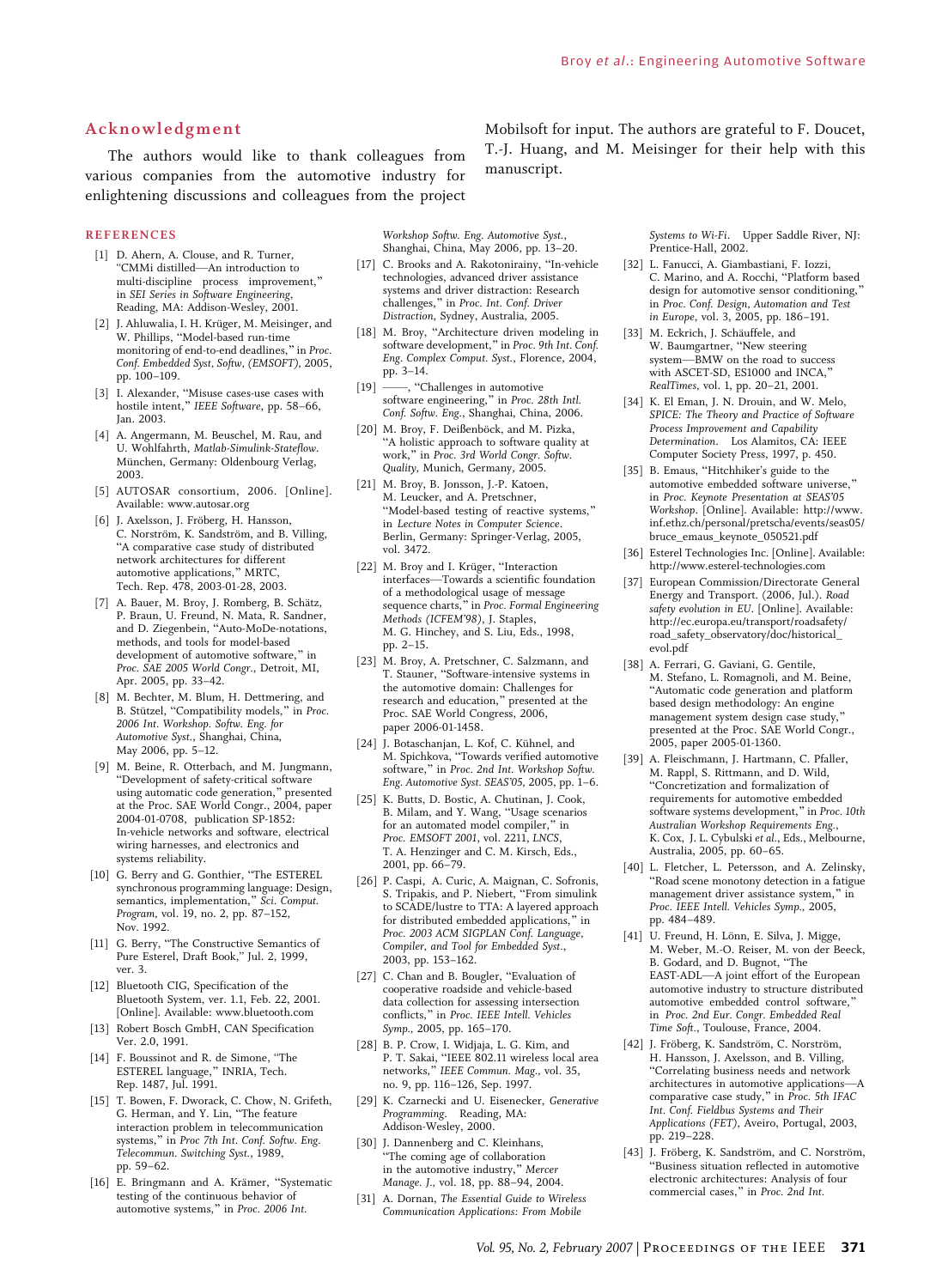Workshop Softw. Eng. Automotive Syst., St. Louis, MO, May 2005, pp. 1–6.

- [44] E. Geisberger, "Requirements Engineering eingebetteter Systeme—ein interdisziplinärer Modellierungsansatz," Dissertation TU München, München, Germany, 2005.
- [45] P. Giusto, A. Ferrari, L. Lavagno, J.-Y. Brunel, E. Fourgeau, and A. Sangiovanni-Vincentelli, "Automotive virtual integration platforms: Why's, what's, and how's," in Proc. IEEE Intl. Conf. Comput. Design: VLSI in Comput. Processors, 2002, pp. 370–378.
- [46] K. Grimm, "Software technology in an automotive company: Major challenges, in Proc. 25th Int. Conf. Softw. Eng, 2003, pp. 498–503.
- [47] Hansen, "Software-defined features," The Hansen Report on Automotive Electronics. A Business and Technology Newsletter, vol. 18, no. 4, May 2005.
- [48]  $\longrightarrow$ , "Software process standards gaining influence," The Hansen Report on Automotive Electronics. A Business and Technology Newsletter, vol. 18, no. 6, Jul./Aug. 2005.
- [49] K. Hänninen, J. Mäki-Turja, and M. Nolin, "Present and future requirements in developing industrial embedded real-time systems-Interviews with designers in the vehicle domain," presented at the 13th<br>Annu. IEEE Int. Conf. Workshop Eng. Comput. Based Syst., Potsdam, Germany, 2006.
- [50] B. Hardung, T. Kölzow, and A. Krüger, "Reuse of software in distributed embedded automotive systems," in Proc. EMSOFT, 2004, pp. 203–210.
- [51] N. Halbwachs, P. Caspi, P. Raymond, and D. Pilaud, "The synchronous data-flow programming language LUSTRE," *Proc.*<br>IEEE, vol. 79, no. 9, pp. 1305–1320, Sep. 1991.
- [52] G. Halmans and K. Pohl, "Communicating the variability of a software-product family to customers," Softw. Syst. Modeling, vol. 2, no. 1, pp. 15–36, Mar. 1, 2003.
- [53] G. R. Hellestrand, "The engineering of supersystems," IEEE Comput., vol. 38, no. 1, pp. 103–105, Jan. 2005.
- [54]  $\frac{1}{\sqrt{2}}$ , "Systems architecture: The empirical way-Abstract architecture to optimal systems," in Proc. 5th ACM Int. Conf. Embedded Syst., Sep. 2005, pp. 147–158.
- [55] T. A. Henzinger, C. M. Kirsch, and S. Matic, "Composable code generation for distributed Giotto," in Proc. 2005 ACM SIGPLAN/SIGBED Conf. Languages, Compilers, and Tools for Embedded Syst., Chicago, IL, Jun. 2005, pp. 21–30.
- $\left[56\right]$  W. Hohmann, "Supporting model-based development with unambiguous specifications, formal verification and correct-by-construction," in Proc. Embedded Softw. World Congr. Exhibition, Detroit, MI, Mar. 2003.
- [57] K. Huang, M. M. Trivedi, and T. Gandhi, "Driver's view and vehicle surround estimation using omnidirectional video stream," in Proc. IEEE Intell. Vehicles Symp., Columbus, OH, Jun. 9–11, 2003.
- [58] ISO, Road Vehicles—Interchange of Digital Information-Part 1: Controller Area Network Data Link Layer and Medium Access Control, Standard ISO/CD 11898-1, International Organization for **Standardization**
- [59] ISO, Road Vehicles-Controller Area Network (CAN)-Part 2: High Speed

Medium Access, Standard ISO/CD 11898-2, International Organization for Standardization.

- [60] ISO, Road Vehicles-Controller Area Network (CAN)-Part 4: Time Triggered Communication, Standard ISO/CD 11898-4, International Organization for Standardization, 2001.
- [61] ITU-TS, Recommendation Z.120: Message Sequence Chart (MSC), Geneva Switzerland, 1999.
- [62] A. Jameel, M. Stuempfle, D. Jiang, and A. Fuchs, "Web on wheels: Toward<br>internet-enabled cars," *Computer*, vol. 31, no. 1, pp. 69–76, 1998.
- [63] M. Jersak, K. Richter, R. Ernst, J. Braam, Z. Jiang, and F. Wolf, "Formal methods for integration of automotive software," in Proc. Conf. Design, Automation and Test in Europe, Mar. 2003, Designers' Forum-Vol. 2.
- [64] R. K. Jurgen, Automotive Electronics Handbook. New York: McGraw-Hill, 1999.
- [65] H. Kaaranen, S. Naghian, L. Laitinen, A. Ahtiainen, and V. Niemi, UMTS Networks: Architecture, Mobility and Services. New York: Wiley, 2001.
- [66] K. Keutzer, A. R. Newton, J. M. Rabaey, and A. Sangiovanni-Vincentelli, "System-level design: Orthogonalization of concerns and platform-based design," IEEE Trans. Comput.-Aided Design of Integr. Circuits Syst., vol. 19, no. 12, pp. 1523–1543, Dec. 2000.
- [67] H. Kopetz, "The time-triggered approach to real-time system design," in Predictably Dependable Computing Systems, ser. ESPRIT Basic Research Series. Berlin, Germany: Springer-Verlag, 1995.
- [68] I. H. Krüger, R. Matthew, and M. Meisinger, BEfficient exploration of service-oriented architectures using aspects," in Proc. Int. Conf. Softw. Eng., 2006, pp. 62–71.
- [69] I. Krüger, E. Nelson, and K. V. Prasad, "Service-based software development for automotive applications," in Proc. CONVERGENCE, 2004, pp. 309–317.
- [70] K. Lamberg, M. Beine, M. Eschmann, R. Otterbach, M. Conrad, and I. Fey, "Model-based testing of embedded automotive software using Mtest," presented at the Proc. of SAE World Congress 2004, Detroit, MI, 2004, SAE Tech. Paper Series 2004-01-1593.
- [71] W. Längst, A. Lapp, K. Knorr, H.-P. Schneider, J. Schirmer, D. Kraft, and<br>W. Kiencke, "CARTRONIC-UML models: Basis for partially automated risk analysis in early development phases," in Proc. Workshop on Critical Systems Development With UML, 2002, pp. 3–18.
- [72] G. Leen, D. Heffernan, and A. Dunne, "Digital networks in the automotive vehicle," Comput. Control Eng. J., vol. 10, no. 6, pp. 257–266, Dec. 1999.
- [73] G. Leen and D. Heffernan, "Expanding<br>automotive electronic systems," IEEE Comput., vol. 35, no. 1, pp. 88–93, Jan. 2002.
- [74]  $\longrightarrow$ , "TTCAN: A new time-triggered controller area network," Microprocessors and Microsystems, vol. 26, no. 2, pp. 77–94, Mar. 17, 2002.
- [75] H. Lönn, T. Saxena, M. Nolin, and M. Törngren, "FAR EAST: Modeling an automotive software architecture using the EAST ADL," in Proc. Workshop Softw. Eng. Automotive Syst., pp. 43–50, 2004.
- [76] S. Matic and T. A. Henzinger, "Trading end-to-end latency for composability," in Proc. 26th IEEE Int. Real-Time Syst. Symp., Dec. 5–8, 2005, pp. 99–110.
- [77] R. E. McDermott, R. J. Mikulak, and M. R. Beauregard, The Basics of FMEA. New York: Quality Resources, 1996.
- [78] N. Medvidovic and R. N. Taylor, "A classification and comparison framework for software architecture description languages," IEEE Trans. Softw. Eng., vol. 26, no. 1, pp. 70–93, Jan. 2000.
- [79] A. Möller, M. Åkerholm, J. Fröberg, and M. Nolin, "Industrial grading of quality requirements for automotive software component technologies," in Proc. Embedded Real-Time Systems Implementation Workshop in Conjunction With the 26th IEEE Int. Real-Time Syst. Symp., Miami, Dec. 2005. [Online]. Available: http://www.cs.york.ac. uk/rtslab/demos/ertsi/final\_papers/ anders\_moller.pdf.
- [80] R. Mores, G. Hay, R. Belschner, J. Berwanger, C. Ebner, S. Fluhrer, E. Fuchs, B. Hedenetz, W. Kuffner, A. Krüger, P. Lormann, D. Millinger, M. Peller, J. Ruh, A. Schedl, and M. Sprachmann,<br>"FlexRay—The communication system for advanced automotive control systems," SAE, Doc. No. SAE 2001-01-0676, 2001.
- [81] S. Neema, J. Sztipanovits, G. Karsai, and<br>K. Butts, "Constraint-based design-space exploration and model synthesis," in Proc. EMSOFT, 2003, pp. 290–305.
- [82] Object Management Group OMG, CORBA: The common object request broker, architecture and specification, Framingham, 1995.
- [83] Object Management Group OMG, UML 2.0 Superstructure Specification, 2003, OMG Adopted Specification ptc/03-08-02.
- [84] D. Parnas, "On the criteria to be used to decompose systems into modules," Commun. ACM, vol. 15, pp. 1053–1058, 1972.
- [85] F. Pettersson, M. Ivarsson, and P. Öhman, "Automotive use case standard for embedded systems," in Proc. 2nd Int. Workshop Softw. Eng. Automotive Syst., 2005, pp. 1–6.
- [86] K. Pohl and A. Reuys, "Considering variabilities during component selection in product family development," in Proc. 4th<br>Workshop on Product Family Eng., 2002, pp. 22–37.
- [87] A. Pretschner, W. Prenninger, S. Wagner, C. Kühnel, M. Baumgartner, B. Sostawa, R. Zölch, and T. Stauner, "One evaluation of model-based testing and IST automation,[ in Proc. 27th Int. Conf. Softw. Eng., St. Louis, 2005, pp. 392–401.
- [88] J. Romberg, "Synthesis of distributed systems from synchronous dataflow programs," Ph.D. dissertation, Fakultät für Informatik, Technische Universität, München, Germany, 2006.
- [89] S. Rittmann, A. Fleischmann, J. Hartmann, C. Pfaller, M. Rappl, and D. Wild, "Integrating service specifications on different levels of abstraction," in Proc. IEEE Int. Workshop Service-Oriented Syst. Eng., 2005, pp. 63–70.
- [90] C. Salzmann and T. Stauner, "Automotive software engineering," in Languages for System Specification: Selected Contributions on UML, SystemC, System Verilog, Mixed-Signal Systems, and Property Specification From FDL'03, pp. 333–347, 2004.
- [91] S. Sims, R. Cleaveland, K. Butts, and S. Ranville, "Automated validation of<br>software models," in *Proc. 16th IEEE* Int. Conf. Automated Softw. Eng., 2001, p. 91.
- [92] J. Snell, D. Tidwell, and P. Kulchenko, Programming Web Services With SOAP. Sebastopol, CA: O'Reilly, 2002.